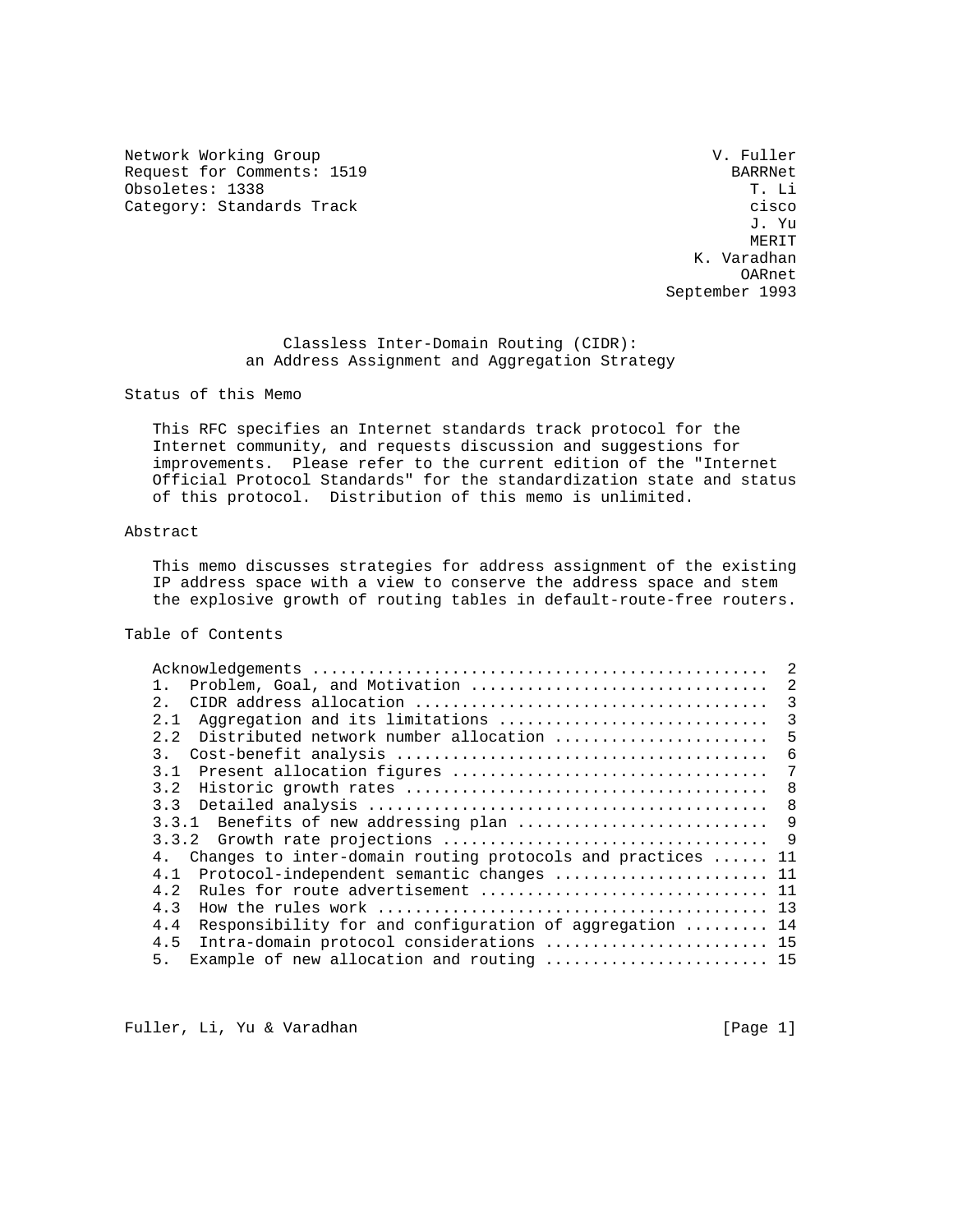| RFC |  |  |
|-----|--|--|
|-----|--|--|

|     | 6. Extending CIDR to class A addresses  18         |  |
|-----|----------------------------------------------------|--|
|     | 7. Domain Naming Service considerations  20        |  |
|     | 7.1 Procedural changes for class-C "supernets"  20 |  |
|     | 7.2 Procedural changes for class-A subnetting  21  |  |
|     | 8. Transitioning to a long term solution  22       |  |
|     |                                                    |  |
|     |                                                    |  |
| 11  |                                                    |  |
| 12. |                                                    |  |
|     |                                                    |  |
|     |                                                    |  |

Acknowledgements

 The authors wish to express their appreciation to the members of the ROAD group with whom many of the ideas contained in this document were inspired and developed.

1. Problem, Goal, and Motivation

 As the Internet has evolved and grown over in recent years, it has become evident that it is soon to face several serious scaling problems. These include:

- 1. Exhaustion of the class B network address space. One fundamental cause of this problem is the lack of a network class of a size which is appropriate for mid-sized organization; class C, with a maximum of 254 host addresses, is too small, while class B, which allows up to 65534 addresses, is too large for most organizations.
- 2. Growth of routing tables in Internet routers beyond the ability of current software, hardware, and people to effectively manage.
- 3. Eventual exhaustion of the 32-bit IP address space.

 It has become clear that the first two of these problems are likely to become critical within the next one to three years. This memo attempts to deal with these problems by proposing a mechanism to slow the growth of the routing table and the need for allocating new IP network numbers. It does not attempt to solve the third problem, which is of a more long-term nature, but instead endeavors to ease enough of the short to mid-term difficulties to allow the Internet to continue to function efficiently while progress is made on a longer term solution.

Fuller, Li, Yu & Varadhan [Page 2]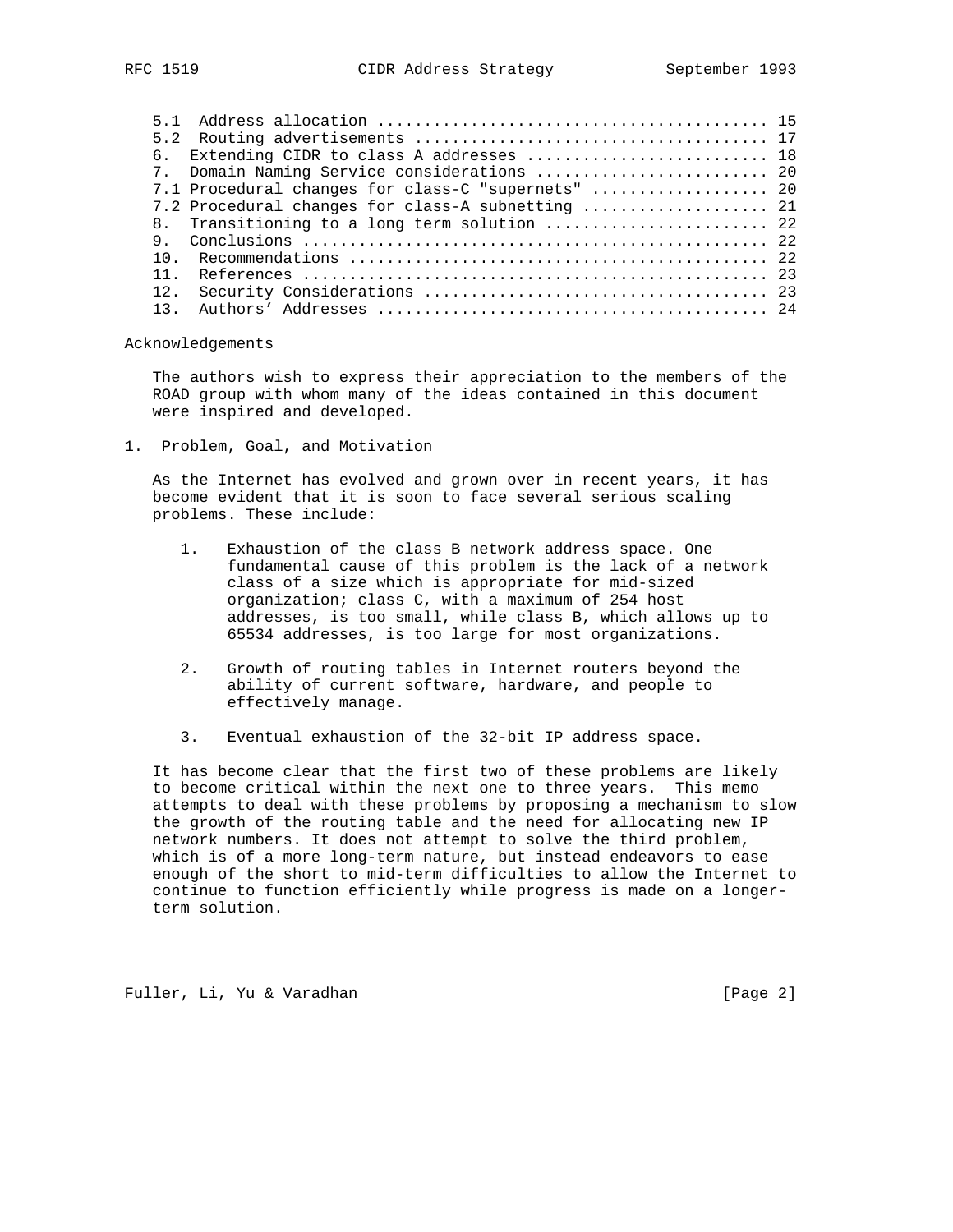The proposed solution is to topologically allocate future IP address assignment, by allocating segments of the IP address space to the transit routing domains.

 This plan for allocating IP addresses should be undertaken as soon as possible. We believe that this will suffice as a short term strategy, to fill the gap between now and the time when a viable long term plan can be put into place and deployed effectively. This plan should be viable for at least three (3) years, after which time, deployment of a suitable long term solution is expected to occur.

 This plan is primarily directed at the first two problems listed above. We believe that the judicious use of variable-length subnetting techniques should help defer the onset of the last problem problem, the exhaustion of the 32-bit address space. Note also that improved tools for performing address allocation in a "supernetted" and variably-subnetted world would greatly help the user community in accepting these sometimes confusing techniques. Efforts to create some simple tools for this purpose should be encouraged by the Internet community.

 Note that this plan neither requires nor assumes that already assigned addresses will be reassigned, though if doing so were possible, it would further reduce routing table sizes. It is assumed that routing technology will be capable of dealing with the current routing table size and with some reasonably small rate of growth. The emphasis of this plan is on significantly slowing the rate of this growth.

 Note that this plan does not require domains to renumber if they change their attached transit routing domain. Domains are encouraged to renumber so that their individual address allocations do not need to be advertised.

 This plan will not affect the deployment of any specific long term plan, and therefore, this document will not discuss any long term plans for routing and address architectures.

2. CIDR address allocation

 There are two basic components of this addressing and routing plan: one, to distribute the allocation of Internet address space and two, to provide a mechanism for the aggregation of routing information.

2.1 Aggregation and its limitations

 One major goal of this addressing plan is to allocate Internet address space in such a manner as to allow aggregation of routing

Fuller, Li, Yu & Varadhan [Page 3]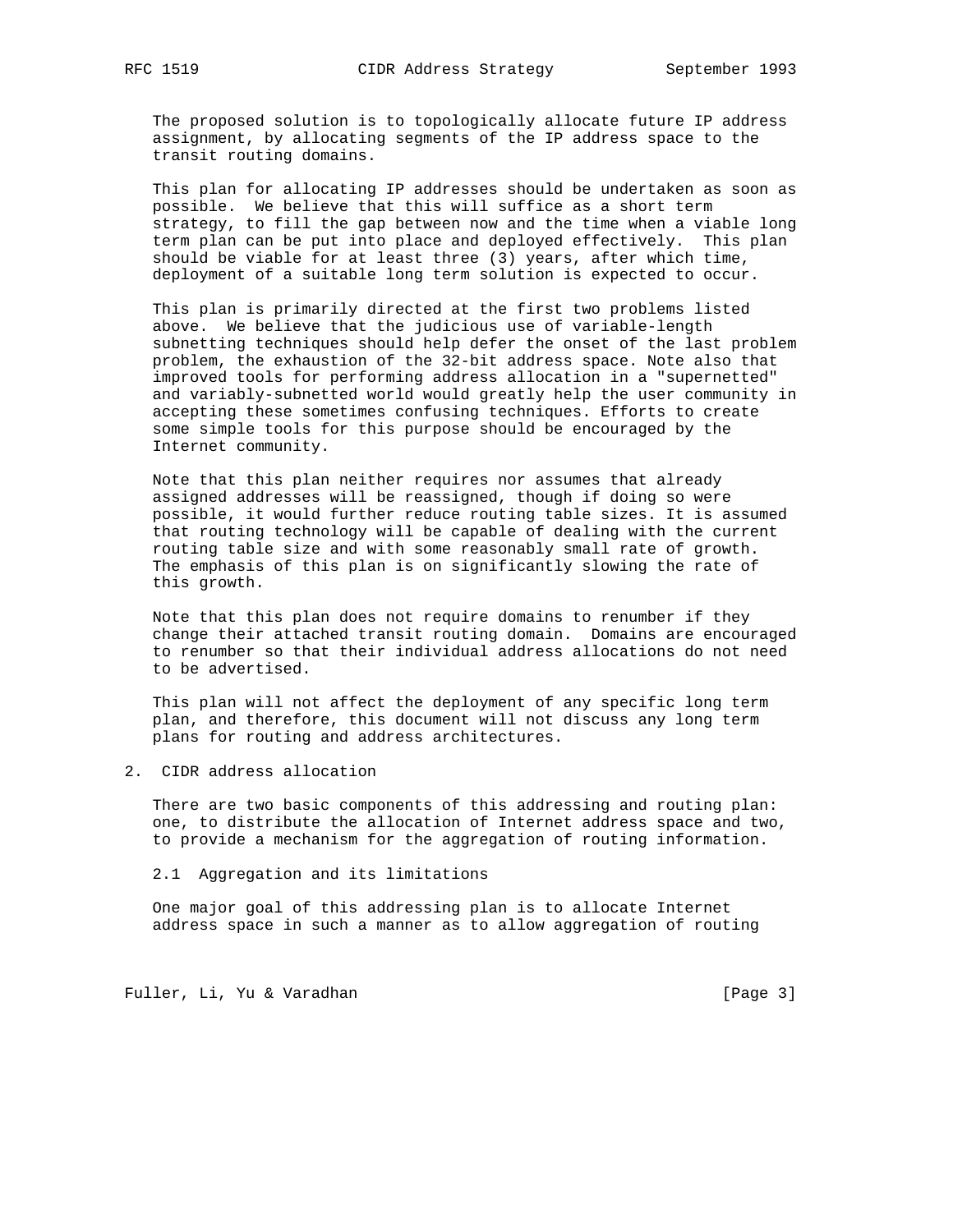information along topological lines. For simple, single-homed clients, the allocation of their address space out of a transit routing domain's space will accomplish this automatically - rather than advertise a separate route for each such client, the transit domain may advertise a single aggregate route which describes all of the destinations connected to it. Unfortunately, not all sites are singly-connected to the network, so some loss of ability to aggregate is realized for the non-trivial cases.

There are two situations that cause a loss of aggregation efficiency.

- o Organizations which are multi-homed. Because multi-homed organizations must be advertised into the system by each of their service providers, it is often not feasible to aggregate their routing information into the address space any one of those providers. Note that they still may receive their address allocation out of a transit domain's address space (which has other advantages), but their routing information must still be explicitly advertised by most of their service providers (the exception being that if the site's allocation comes out of its least-preferable service provider, then that service provider need not advertise the explicit route - longest-match will insure that its aggregated route is used to get to the site on a backup basis). For this reason, the routing cost for these organizations will typically be about the same as it is today.
- o Organizations which change service provider but do not renumber. This has the effect of "punching a hole" in the aggregation of the original service provider's advertisement. This plan will handle the situation by requiring the newer service provider to advertise a specific advertisement for the new client, which is preferred by virtue of being the longest match. To maintain efficiency of aggregation, it is recommended that organizations which do change service providers plan to eventually migrate their address assignments from the old provider's space to that of the new provider. To this end, it is recommended that mechanisms to facilitate such migration, including improved protocols and procedures for dynamic host address assignment, be developed.

 Note that some aggregation efficiency gain can still be had for multi-homed sites (and, in general, for any site composed of multiple, logical IP network numbers) - by allocating a contiguous power-of-two block of network numbers to the client (as opposed to multiple, independent network numbers) the client's routing information may be aggregated into a single (net, mask) pair. Also,

Fuller, Li, Yu & Varadhan [Page 4]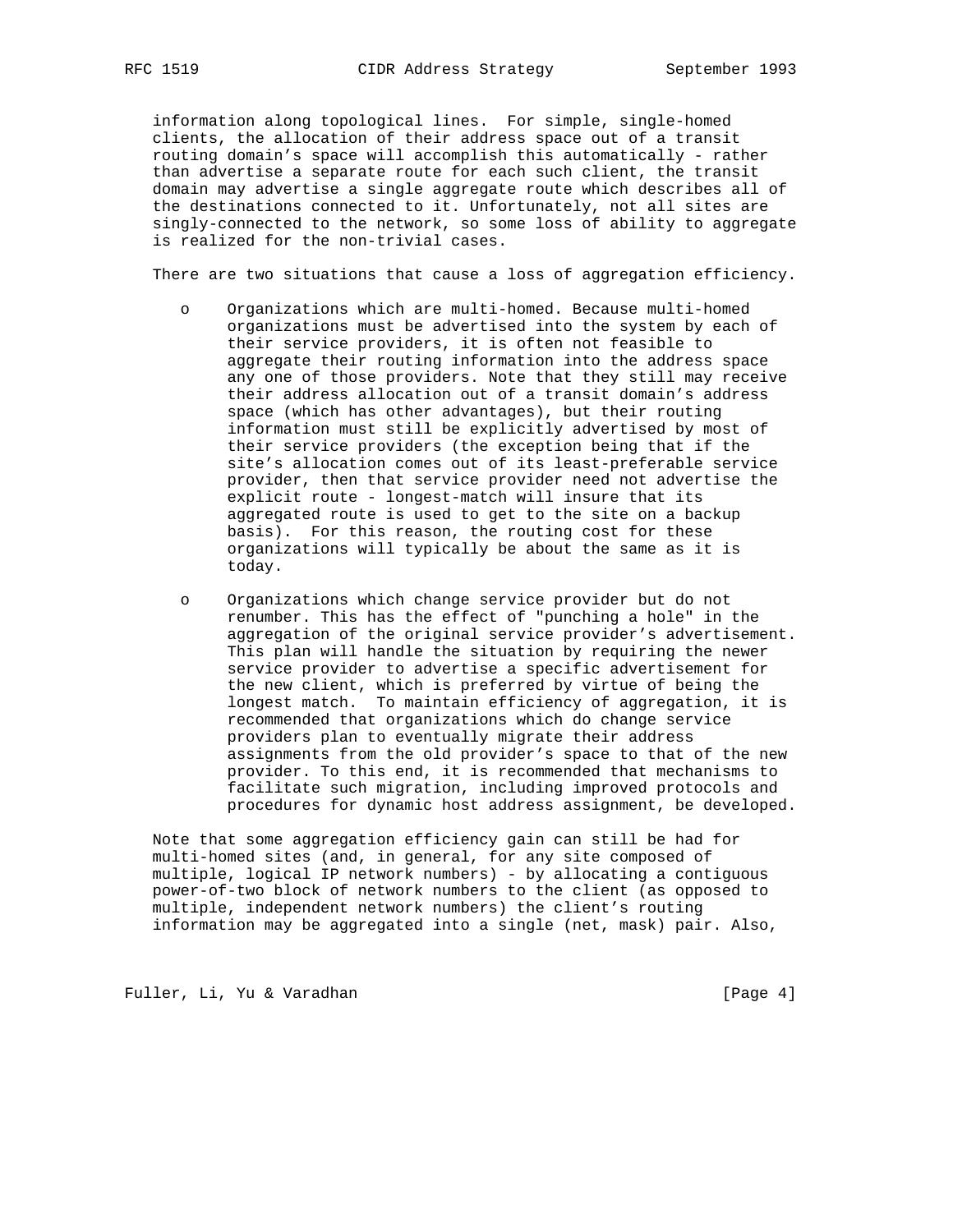since the routing cost associated with assigning a multi-homed site out of a service provider's address space is no greater than the current method of a random allocation by a central authority, it makes sense to allocate all address space out of blocks assigned to service providers.

 It is also worthwhile to mention that since aggregation may occur at multiple levels in the system, it may still be possible to aggregate these anomalous routes at higher levels of whatever hierarchy may be present. For example, if a site is multi-homed to two NSFNET regional networks both of whom obtain their address space from the NSFNET, then aggregation by the NSFNET of routes from the regionals will include all routes to the multi-homed site.

 Finally, it should also be noted that deployment of the new addressing plan described in this document may (and should) begin almost immediately but effective use of the plan to aggregate routing information will require changes to some Inter-Domain routing protocols. Likewise, deploying classless Inter-Domain protocols without deployment of the new address plan will not allow useful aggregation to occur (in other words, the addressing plan and routing protocol changes are both required for supernetting, and its resulting reduction in table growth, to be effective.) Note, however, that during the period of time between deployment of the addressing plan and deployment of the new protocols, the size of routing tables may temporarily grow very rapidly. This must be considered when planning the deployment of the two plans.

 Note: in the discussion and examples which follow, the network and mask notation is used to represent routing destinations. This is used for illustration only and does not require that routing protocols use this representation in their updates.

## 2.2 Distributed allocation of address space

 The basic idea of the plan is to allocate one or more blocks of Class C network numbers to each network service provider. Organizations using the network service provider for Internet connectivity are allocated bitmask-oriented subsets of the provider's address space as required.

 It is also worthwhile to mention that once inter-domain protocols which support classless network destinations are widely deployed, the rules described by this plan generalize to permit arbitrary super/subnetting of the remaining class A and class B address space (the assumption being that classless inter-domain protocols will either allow for non-contiguous subnets to exist in the system or that all components of a sub-allocated class A/B will be contained

Fuller, Li, Yu & Varadhan [Page 5]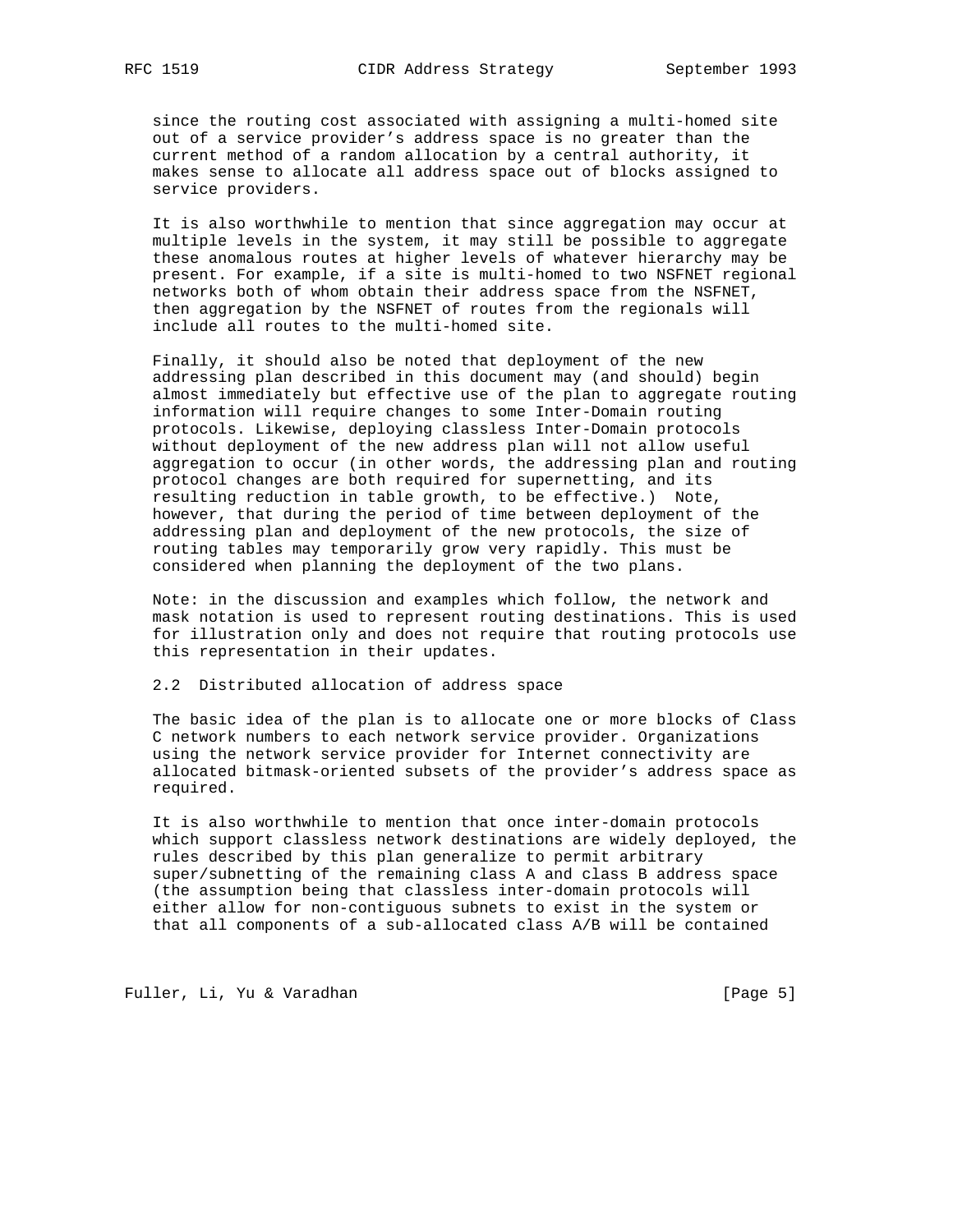within a single routing domain). This will allow this plan to continue to be used in the event that the class C space is exhausted before implementation of a long-term solution is deployed. This alternative is discussed further below in section 6.

 Hierarchical sub-allocation of addresses in this manner implies that clients with addresses allocated out of a given service provider are, for routing purposes, part of that service provider and will be routed via its infrastructure. This implies that routing information about multi-homed organizations, i.e., organizations connected to more than one network service provider, will still need to be known by higher levels in the hierarchy.

The advantages of hierarchical assignment in this fashion are

- a) It is expected to be easier for a relatively small number of service providers to obtain addresses from the central authority, rather than a much larger, and monotonically increasing, number of individual clients. This is not to be considered as a loss of part of the service providers' address space.
- b) Given the current growth of the Internet, a scalable and delegatable method of future allocation of network numbers has to be achieved.

 For these reasons, and in the interest of providing a consistent procedure for obtaining Internet addresses, it is recommended that most, if not all, network numbers be distributed through service providers. These issues are discussed in much greater length in [2].

3. Cost-benefit analysis

 This new method of assigning address through service providers can be put into effect immediately and will, from the start, have the benefit of distributing the currently centralized process of assigning new addresses. Unfortunately, before the benefit of reducing the size of globally-known routing destinations can be achieved, it will be necessary to deploy an Inter-Domain routing protocol capable of handling arbitrary network and mask pairs. Only then will it be possible to aggregate individual class C networks into larger blocks represented by single routing table entries.

 This means that upon introduction, the new addressing allocation plan will not in and of itself help solve the routing table size problem. Once the new Inter-Domain routing protocol is deployed, however, an immediate drop in the number of destinations which clients of the new protocol must carry will occur. A detailed analysis of the magnitude

Fuller, Li, Yu & Varadhan [Page 6]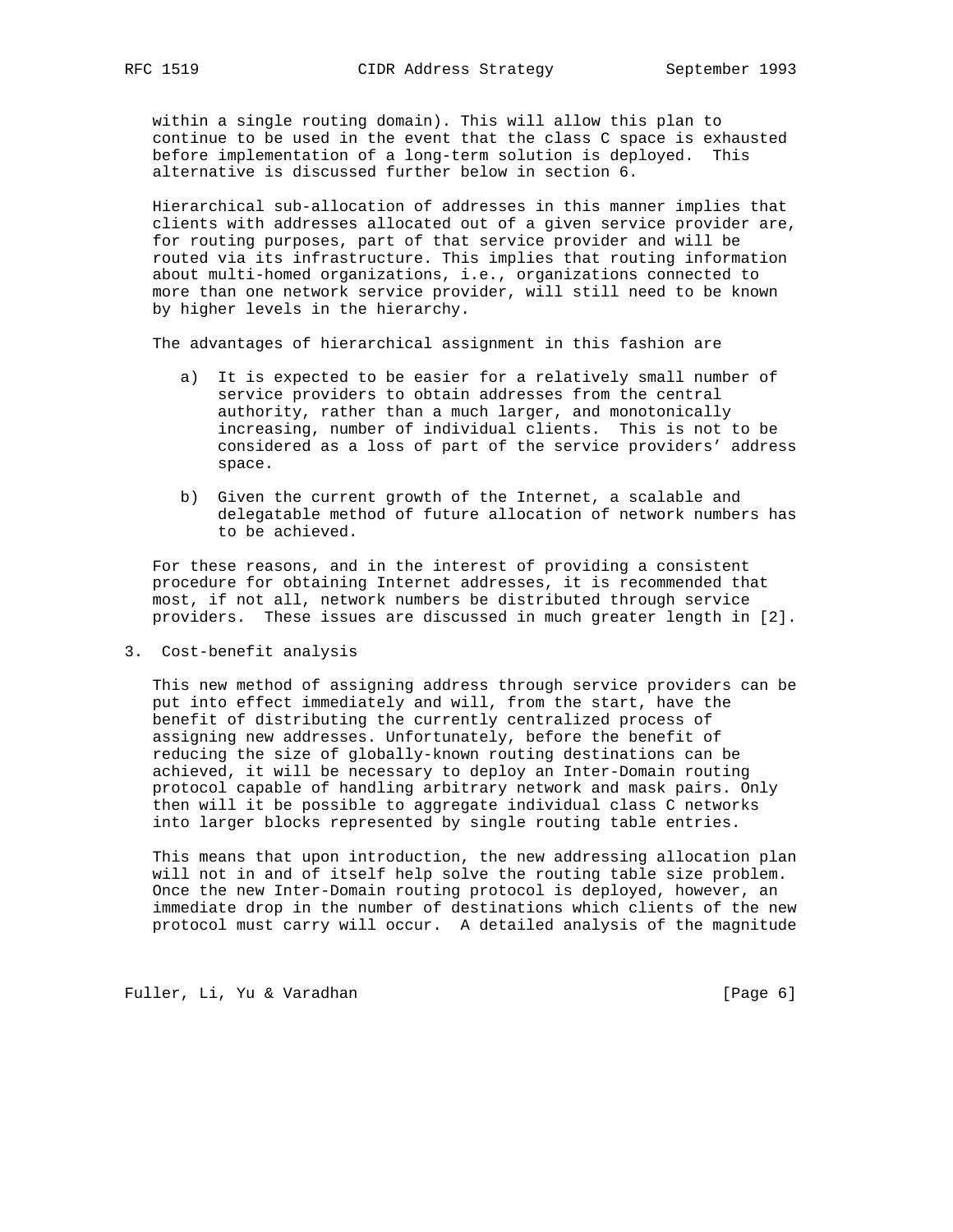of this expected drop and the permanent reduction in rate of growth is given in the next section.

 In should also be noted that the present method of flat address allocations imposes a large bureaucratic cost on the central address allocation authority. For scaling reasons unrelated to address space exhaustion or routing table overflow, this should be changed. Using the mechanism proposed in this paper will have the fortunate side effect of distributing the address allocation procedure, greatly reducing the load on the central authority.

# 3.1 Present Allocation Figures

 An informal analysis of "network-contacts.txt" (available from the DDN NIC) indicates that as of 2/25/92, 46 of 126 class A network numbers have been allocated (leaving 81) and 5467 of 16382 class B numbers have been allocated, leaving 10915. Assuming that recent trends continue, the number of allocated class B's will continue to double approximately once a year. At this rate of growth, all class B's will be exhausted within about 15 months. As of 1/13/93, 52 class A network numbers have been allocated and 7133 class B's have been allocated. We suggest that the change in the class B allocation rate is due to the initial deployment of this address allocation plan.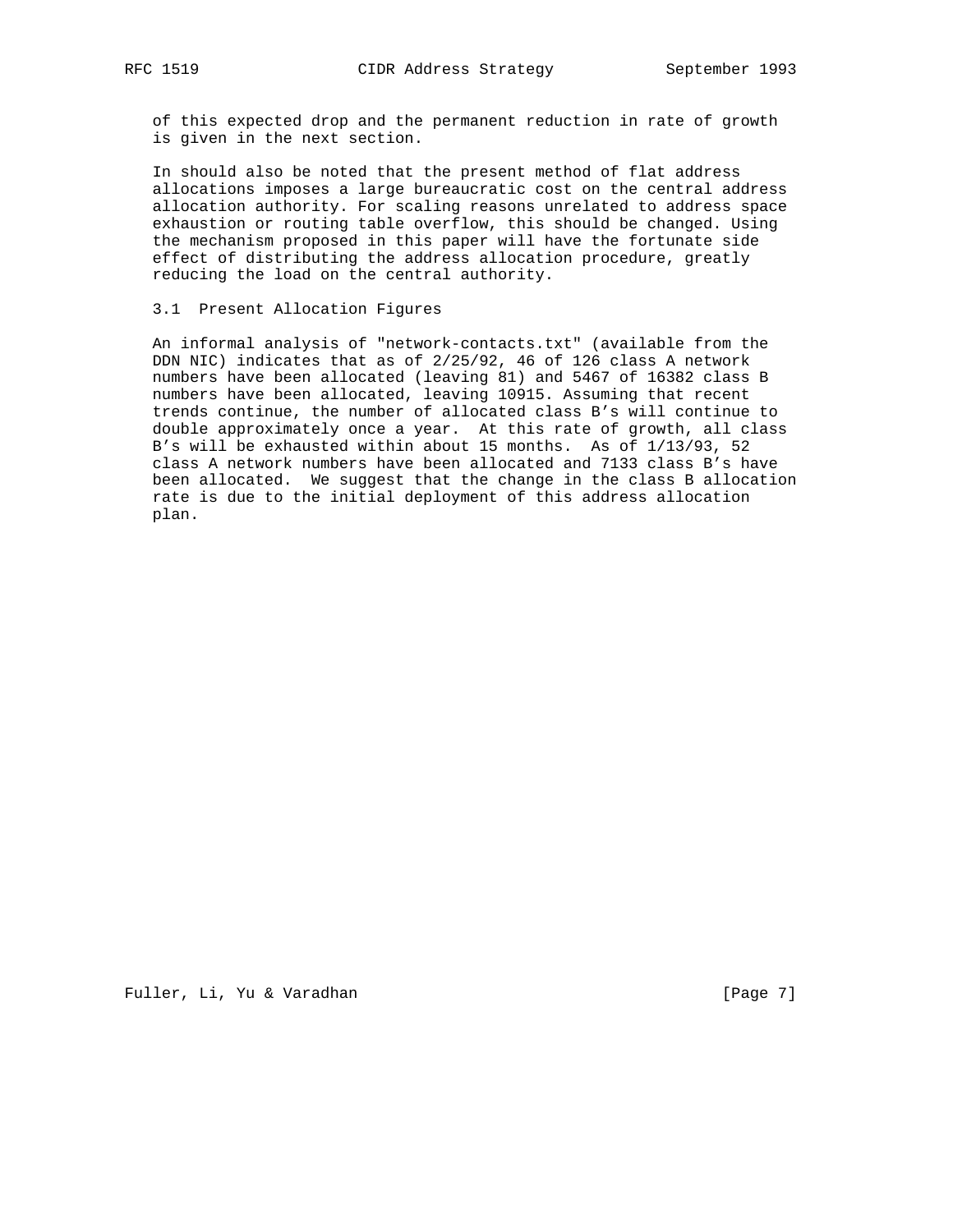| MM/YY       | ROUTES<br>ADVERTISED | MM/YY    | ROUTES<br>ADVERTISED |
|-------------|----------------------|----------|----------------------|
| Dec-92      | 8561                 | Sep-90   | 1988                 |
| $Nov-92$    | 7854                 | Aug-90   | 1894                 |
| $Oct-92$    | 7354                 | Jul-90   | 1727                 |
| $Sep-92$    | 6640                 | Jun-90   | 1639                 |
| Aug-92      | 6385                 | $May-90$ | 1580                 |
| Jul-92      | 6031                 | Apr-90   | 1525                 |
| Jun-92 5739 |                      | $Mar-90$ | 1038                 |
| May-92      | 5515                 | Feb-90   | 997                  |
| Apr-92      | 5291                 | Jan-90   | 927                  |
| Mar-92      | 4976                 | $Dec-89$ | 897                  |
| Feb-92      | 4740                 | Nov-89   | 837                  |
| Jan-92      | 4526                 | Oct-89   | 809                  |
| $Dec-91$    | 4305                 | $Sep-89$ | 745                  |
| $Nov-91$    | 3751                 | Aug-89   | 650                  |
| $Oct-91$    | 3556                 | Jul-89   | 603                  |
| Sep-91      | 3389                 | Jun-89   | 564                  |
| Aug-91      | 3258                 | May-89   | 516                  |
| $Jul-91$    | 3086                 | Apr-89   | 467                  |
| $Jun-91$    | 2982                 | Mar-89   | 410                  |
| $May-91$    | 2763                 | Feb-89   | 384                  |
| $Apr-91$    | 2622                 | Jan-89   | 346                  |
| $Mar-91$    | 2501                 | $Dec-88$ | 334                  |
| $Feb-91$    | 2417                 | Nov-88   | 313                  |
| $Jan-91$    | 2338                 | Oct-88   | 291                  |
| $Dec-90$    | 2190                 | $Sep-88$ | 244                  |
| $Nov-90$    | 2125                 | Aug-88   | 217                  |
| $Oct-90$    | 2063                 | Jul-88   | 173                  |
|             |                      |          |                      |

# 3.2 Historic growth rates

 Table I : Growth in routing table size, total numbers Source for the routing table size data is MERIT

## 3.3 Detailed Analysis

 There is a small technical cost and minimal administrative cost associated with deployment of the new address assignment plan. The administrative cost is basically that of convincing the NIC, the IANA, and the network service providers to agree to this plan, which is not expected to be too difficult. In addition, administrative cost for the central numbering authorities (the NIC and the IANA) will be greatly decreased by the deployment of this plan. To take advantage of aggregation of routing information, however, it is necessary that the capability to represent routes as arbitrary network and mask fields (as opposed to the current class A/B/C

Fuller, Li, Yu & Varadhan [Page 8]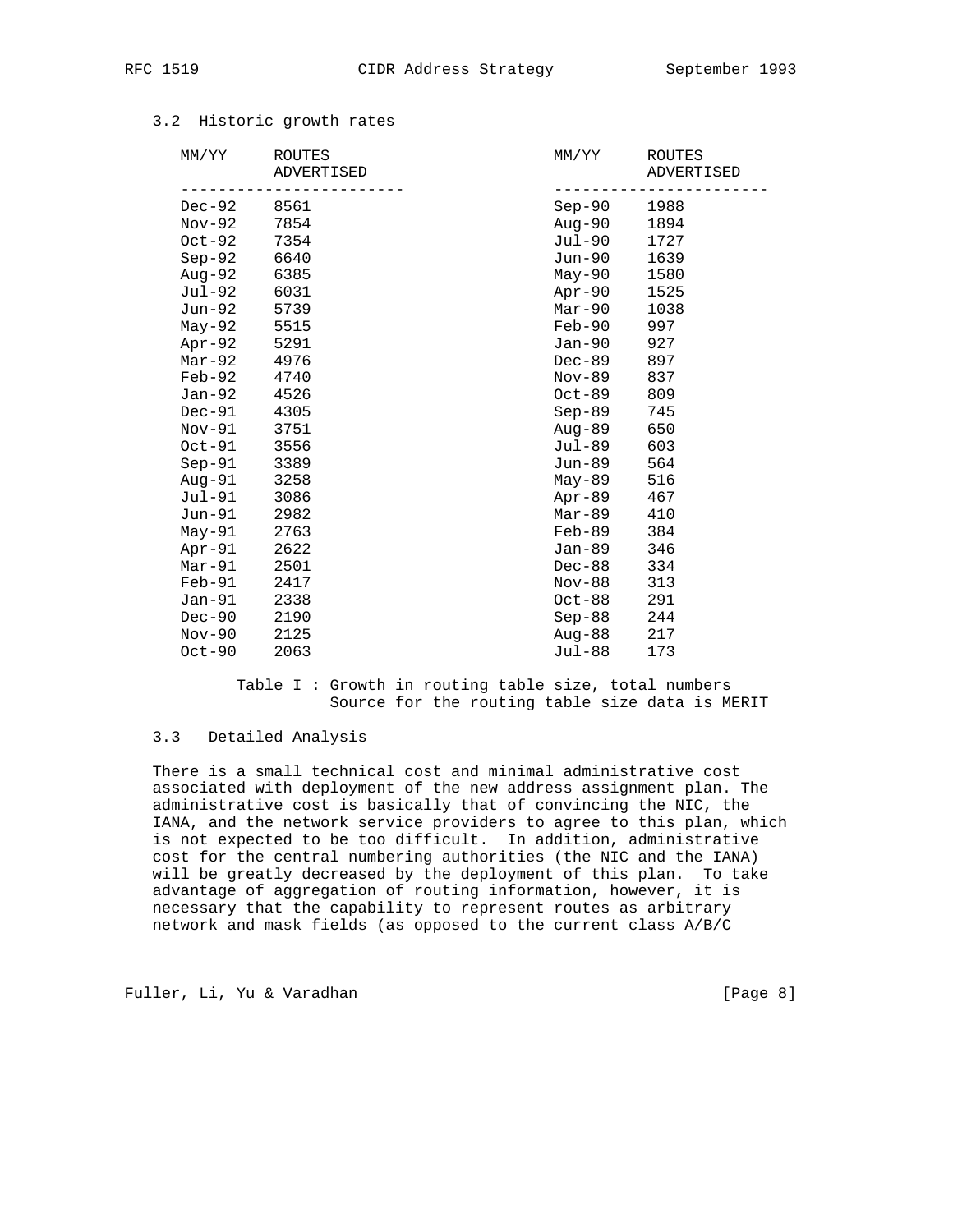distinction) be added to the common Internet inter-domain routing  $protocol(s)$ . Thus, the technical cost is in the implementation of classless interdomain routing protocols.

3.3.1 Benefits of the new addressing plan

There are two benefits to be had by deploying this plan:

- o The current problem with depletion of the available class B address space can be ameliorated by assigning more appropriately sized blocks of class C's to mid-sized organizations (in the 200-4000 host range).
- o When the improved inter-domain routing protocol is deployed, an immediate decrease in the number routing table entries should occur, followed by a significant reduction in the rate growth of routing table size (for default-free routers).

#### 3.3.2 Growth rate projections

 As of Jan '92, a default-free routing table (for example, the routing tables maintained by the routers in the NSFNET backbone) contained approximately 4700 entries. This number reflects the current size of the NSFNET routing database. Historic data shows that this number, on average, has doubled every 10 months between 1988 and 1991. Assuming that this growth rate is going to persist in the foreseeable future (and there is no reason to assume otherwise), we expect the number of entries in a default-free routing table to grow to approximately 30000 in two years time. In the following analysis, we assume that the growth of the Internet has been, and will continue to be, exponential.

 It should be stressed that these projections do not consider that the current shortage of class B network numbers may increase the number of instances where many class C's are used rather than a class B. Using an assumption that new organizations which formerly obtained class B's will now obtain somewhere between 4 and 16 class C's, the rate of routing table growth can conservatively be expected to at least double and probably quadruple. This means the number of entries in a default-free routing table may well exceed 10,000 entries within six months and 20,000 entries in less than a year.

 As of Dec '92, the routing table contains 8500 routes. The original growth curves would predict over 9400 routes. At this time, it is not clear if this would indicate a significant change in the rate of growth.

Under the proposed plan, growth of the routing table in a default-

Fuller, Li, Yu & Varadhan [Page 9]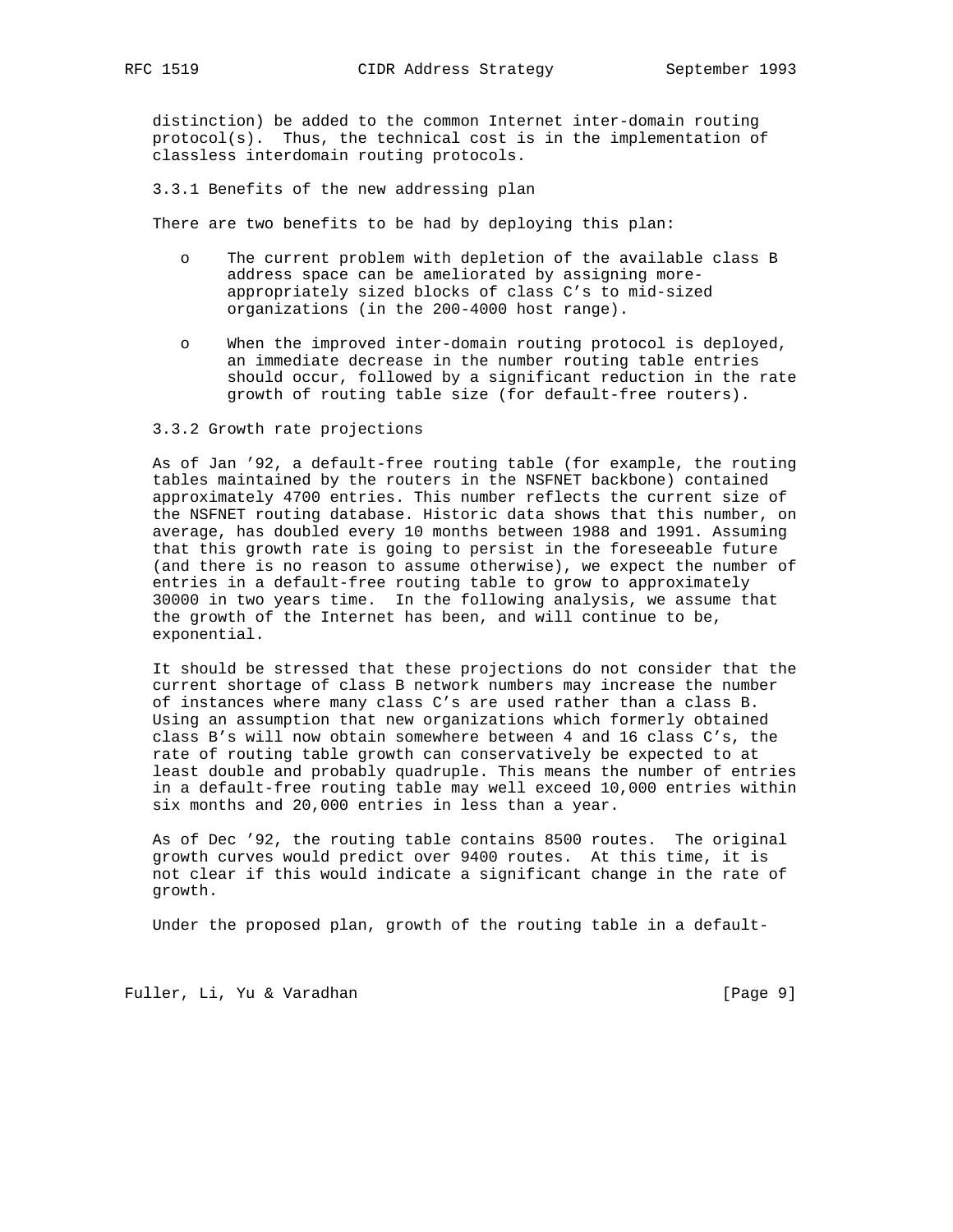free router is greatly reduced since most new address assignment will come from one of the large blocks allocated to the service providers. For the sake of this analysis, we assume prompt implementation of this proposal and deployment of the revised routing protocols. We make the initial assumption that any initial block given to a provider is sufficient to satisfy its needs for two years.

 Since under this plan, multi-homed networks must continue to be explicitly advertised throughout the system (according to Rule #1 described in section 4.2), the number multi-homed routes is expected to be the dominant factor in future growth of routing table size, once the supernetting plan is applied.

 Presently, it is estimated that there are fewer than 100 multi-homed organizations connected to the Internet. Each such organization's network is comprised of one or more network numbers. In many cases (and in all future cases under this plan), the network numbers used by an organization are consecutive, meaning that aggregation of those networks during route advertisement may be possible. This means that the number of routes advertised within the Internet for multi-homed networks may be approximated as the total number of multi-homed organizations. Assuming that the number of multi-homed organization will double every year (which may be a over-estimation, given that every connection costs money), the number of routes for multi-homed networks would be expected to grow to approximately 800 in three years.

 If we further assume that there are approximately 100 service providers, then each service provider will also need to advertise its block of addresses. However, due to aggregation, these advertisements will be reduced to only 100 additional routes. We assume that after the initial two years, new service providers combined with additional requests from existing providers will require an additional 50 routes per year. Thus, the total is 4700 + 800 + 150 = 5650. This represents an annual growth rate of approximately 6%. This is in clear contrast to the current annual growth of 130%. This analysis also assumes an immediate deployment of this plan with full compliance. Note that this analysis assumes only a single level of route aggregation in the current Internet intelligent address allocation should significantly improve this.

 Clearly, this is not a very conservative assumption in the Internet environment nor can 100% adoption of this proposal be expected. Still, with only a 90% participation in this proposal by service providers, at the end of the target three years, global routing table size will be "only"  $4700 + 800 + 145 + 7500 = 13145$  routes -- without any action, the routing table will grow to approximately 75000 routes during that time period.

Fuller, Li, Yu & Varadhan [Page 10]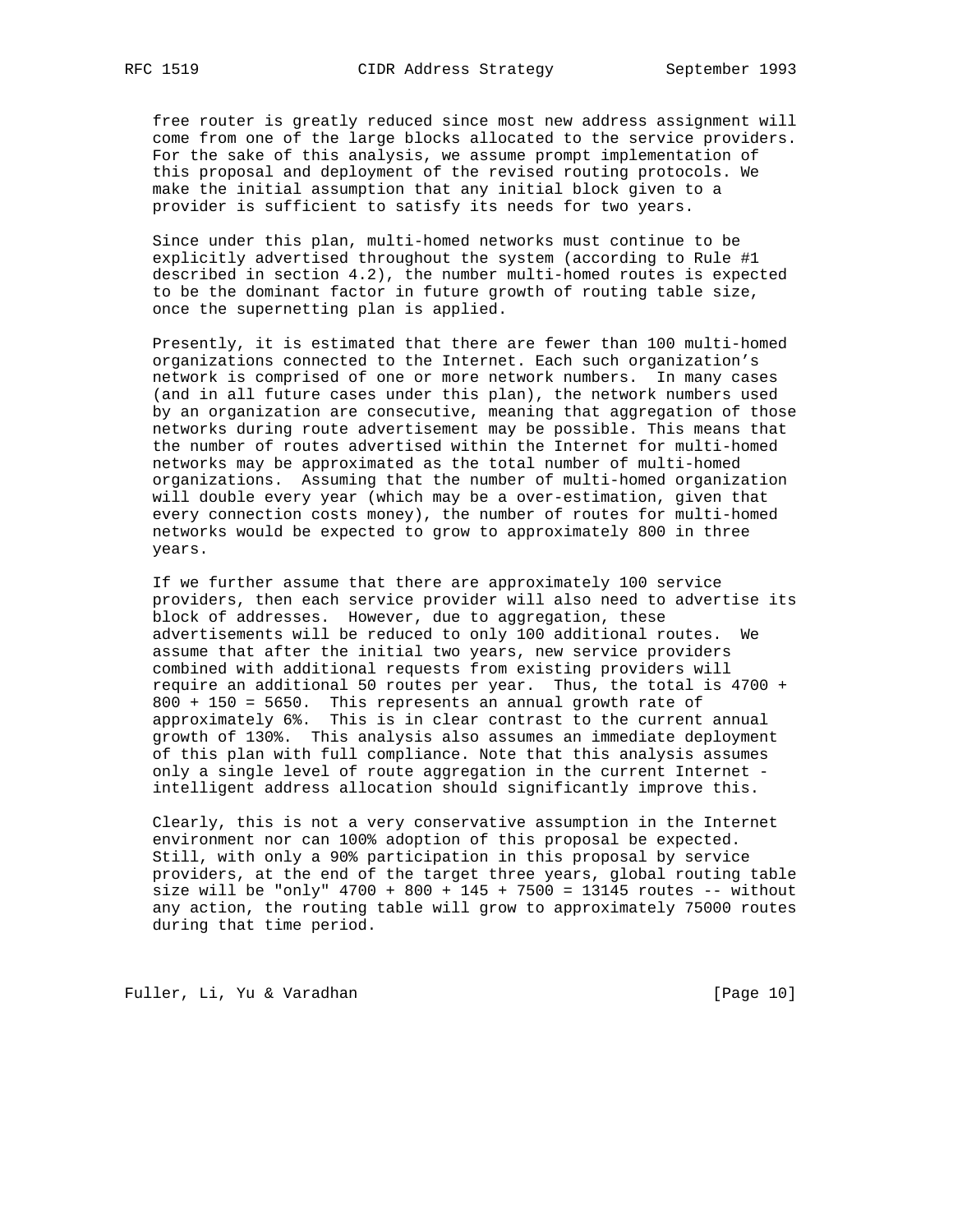#### 4. Changes to inter-domain routing protocols and practices

 In order to support supernetting efficiently, it is clear that some changes will need to be made to both routing protocols themselves and to the way in which routing information is interpreted. In the case of "new" inter-domain protocols, the actual protocol syntax changes should be relatively minor. This mechanism will not work with older inter-domain protocols such as EGP2; the only ways to interoperate with old systems using such protocols are either to use existing mechanisms for providing "default" routes or b) require that new routers talking to old routers "explode" supernet information into individual network numbers. Since the first of these is trivial while the latter is cumbersome (at best -- consider the memory requirements it imposes on the receiver of the exploded information), it is recommended that the first approach be used -- that older systems to continue to the mechanisms they currently employ for default handling.

 Note that a basic assumption of this plan is that those organizations which need to import "supernet" information into their routing systems must run IGPs (such as OSPF [1]) which support classless routes. Systems running older IGPs may still advertise and receive "supernet" information, but they will not be able to propagate such information through their routing domains.

4.1 Protocol-independent semantic changes

 There are two fundamental changes which must be applied to Inter- Domain routing protocols in order for this plan to work. First, the concept of network "class" needs to be deprecated - this plan assumes that routing destinations are represented by network and mask pairs and that routing is done on a longest-match basis (i.e., for a given destination which matches multiple network+mask pairs, the match with the longest mask is used). Second, current inter-domain protocols generally do not support the concept of route aggregation, so the new semantics need to be implemented in a new set of inter-domain protocols. In particular, when doing aggregation, dealing with multi-homed sites or destinations which change service providers is difficult. Fortunately, it is possible to define several fairly simple rules for dealing with such cases.

4.2. Rules for route advertisement

 1. Routing to all destinations must be done on a longest-match basis only. This implies that destinations which are multi homed relative to a routing domain must always be explicitly announced into that routing domain - they cannot be summarized (this makes intuitive sense - if a network is multi-homed, all

Fuller, Li, Yu & Varadhan [Page 11]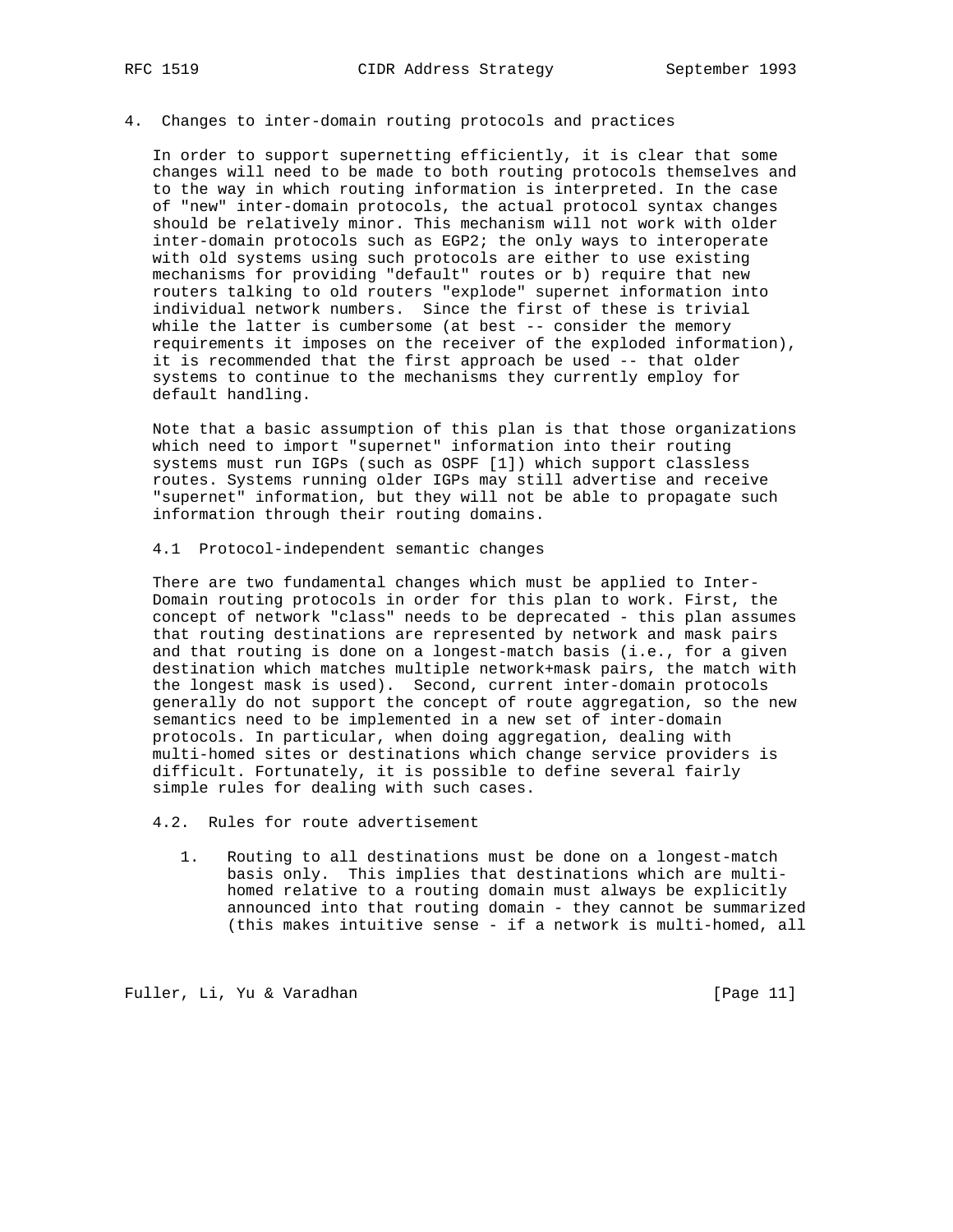of its paths into a routing domain which is "higher" in the hierarchy of networks must be known to the "higher" network).

 2. A routing domain which performs summarization of multiple routes must discard packets which match the summarization but do not match any of the explicit routes which makes up the summarization. This is necessary to prevent routing loops in the presence of less-specific information (such as a default route). Implementation note - one simple way to implement this rule would be for the border router to maintain a "sink" route for each of its aggregations. By the rule of longest match, this would cause all traffic destined to components of the aggregation which are not explicitly known to be discarded.

 Note that during failures, partial routing of traffic to a site which takes its address space from one service provider but which is actually reachable only through another (i.e., the case of a site which has change service providers) may occur because such traffic will be routed along the path advertised by the aggregated route. Rule #2 will prevent any real problem from occurring by forcing such traffic to be discarded by the advertiser of the aggregated route, but the output of "traceroute" and other similar tools will suggest that a problem exists within the service provider advertising the aggregate, which may be confusing to network operators (see the example in section 5.2 for details). Solutions to this problem appear to be challenging and not likely to be implementable by current Inter-Domain protocols within the time-frame suggested by this document. This decision may need to be revisited as Inter-Domain protocols evolve.

 An implementation following these rules should also be generalized, so that an arbitrary network number and mask are accepted for all routing destinations. The only outstanding constraint is that the mask must be left contiguous. Note that the degenerate route 0.0.0.0 mask 0.0.0.0 is used as a default route and MUST be accepted by all implementations. Further, to protect against accidental advertisements of this route via the inter-domain protocol, this route should never be advertised unless there is specific configuration information indicating to do so.

 Systems which process route announcements must also be able to verify that information which they receive is correct. Thus, implementations of this plan which filter route advertisements must also allow masks in the filter elements. To simplify administration, it would be useful if filter elements automatically allowed more specific network numbers and masks to pass in filter elements given for a more general mask. Thus, filter elements which looked like:

Fuller, Li, Yu & Varadhan [Page 12]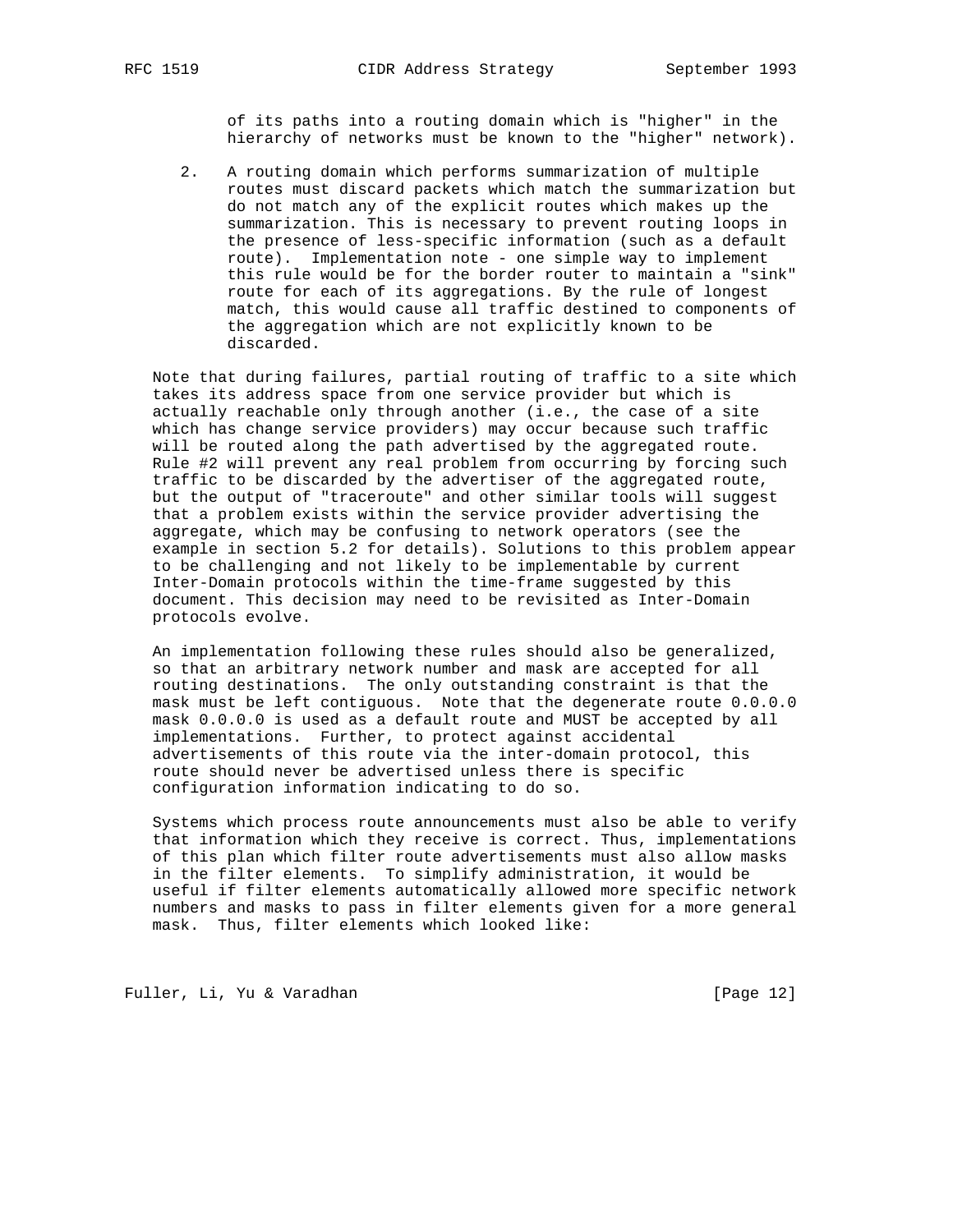accept 128.32.0.0 accept 128.120.0.0 accept 134.139.0.0 deny 36.2.0.0 accept 36.0.0.0

would look something like:

 accept 128.32.0.0 255.255.0.0 accept 128.120.0.0 255.255.0.0 accept 134.139.0.0 255.255.0.0 deny 36.2.0.0 255.255.0.0 accept 36.0.0.0 255.0.0.0

 This is merely making explicit the network mask which was implied by the class A/B/C classification of network numbers.

4.3. How the rules work

 Rule #1 guarantees that the routing algorithm used is consistent across implementations and consistent with other routing protocols, such as OSPF. Multi-homed networks are always explicitly advertised by every service provider through which they are routed even if they are a specific subset of one service provider's aggregate (if they are not, they clearly must be explicitly advertised). It may seem as if the "primary" service provider could advertise the multi-homed site implicitly as part of its aggregate, but the assumption that longest-match routing is always done causes this not to work.

 Rule #2 guarantees that no routing loops form due to aggregation. Consider a mid-level network which has been allocated the 2048 class C networks starting with 192.24.0.0 (see the example in section 5 for more on this). The mid-level advertises to a "backbone" 192.24.0.0/255.248.0.0. Assume that the "backbone", in turn, has been allocated the block of networks 192.0.0.0/255.0.0.0. The backbone will then advertise this aggregate route to the mid-level. Now, if the mid-level loses internal connectivity to the network 192.24.1.0/255.255.255.0 (which is part of its aggregate), traffic from the "backbone" to the mid-level to destination 192.24.1.1 will follow the mid-level's advertised route. When that traffic gets to the mid-level, however, the mid-level \*must not\* follow the route 192.0.0.0/255.0.0.0 it learned from the backbone, since that would result in a routing loop. Rule #2 says that the mid-level may not follow a less-specific route for a destination which matches one of its own aggregated routes. Note that handling of the "default" route (0.0.0.0/0.0.0.0) is a special case of this rule - a network must not follow the default to destinations which are part of one of it's aggregated advertisements.

Fuller, Li, Yu & Varadhan [Page 13]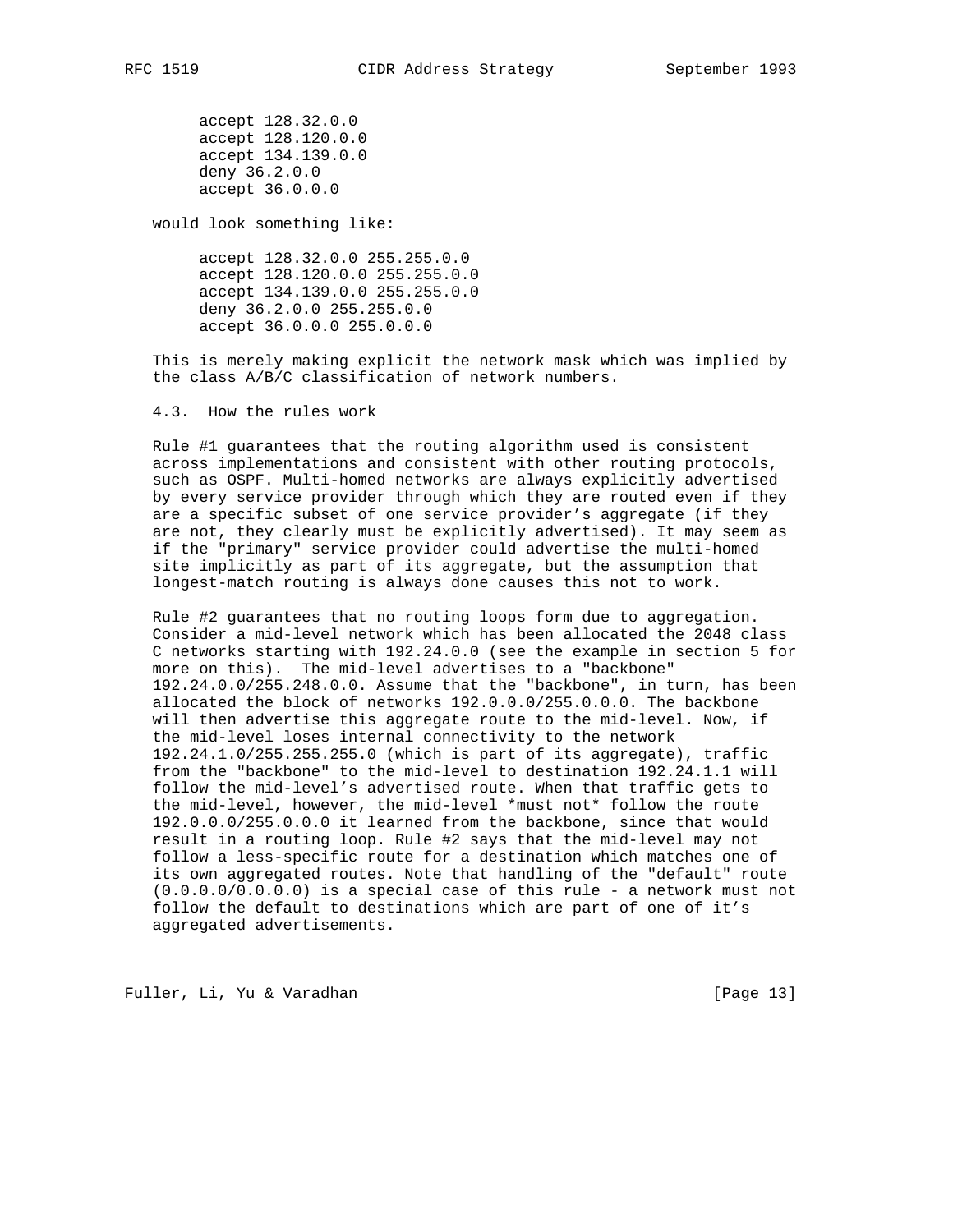4.4. Responsibility for and configuration of aggregation

 The domain which has been allocated a range of addresses has the sole authority for aggregation of its address space. In the usual case, the AS will install manual configuration commands in its border routers to aggregate some portion of its address space. An domain can also delegate aggregation authority to another domain. In this case, aggregation is done in the other domain by one of its border routers.

 When an inter-domain border router performs route aggregation, it needs to know the range of the block of IP addresses to be aggregated. The basic principle is that it should aggregate as much as possible but not to aggregate those routes which cannot be treated as part of a single unit due to multi-homing, policy, or other constraints.

 One mechanism is to do aggregation solely based on dynamically learned routing information. This has the danger of not specifying a precise enough range since when a route is not present, it is not always possible to distinguish whether it is temporarily unreachable or that it does not belong in the aggregate. Purely dynamic routing also does not allow the flexibility of defining what to aggregate within a range. The other mechanism is to do all aggregation based on ranges of blocks of IP addresses preconfigured in the router. It is recommended that preconfiguration be used, since it more flexible and allows precise specification of the range of destinations to aggregate.

 Preconfiguration does require some manually-maintained configuration information, but not excessively more so than what router administrators already maintain today. As an addition to the amount of information that must be typed in and maintained by a human, preconfiguration is just a line or two defining the range of the block of IP addresses to aggregate. In terms of gathering the information, if the advertising router is doing the aggregation, its administrator knows the information because the aggregation ranges are assigned to its domain. If the receiving domain has been granted the authority to and task of performing aggregation, the information would be known as part of the agreement to delegate aggregation. Given that it is common practice that a network administrator learns from its neighbor which routes it should be willing to accept, preconfiguration of aggregation information does not introduce additional administrative overhead.

 Implementation note: aggregates which encompass the class D address space (multicast addresses) are currently not well understood. At present, it appears that the optimal strategy is to consider

Fuller, Li, Yu & Varadhan [Page 14]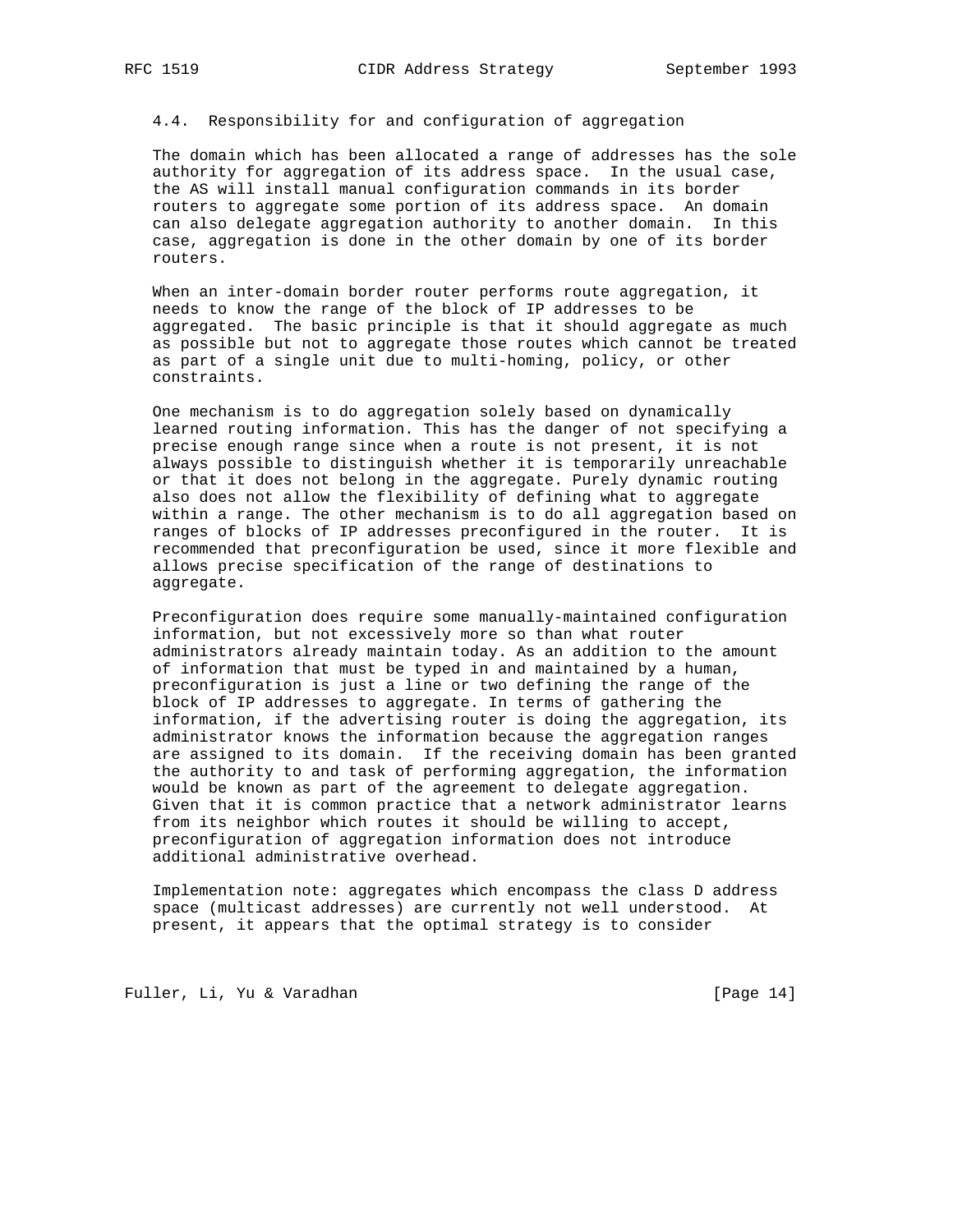aggregates to never encompass class D space, even if they do so numerically.

## 4.5 Intra-domain protocol considerations

 While no changes need be made to internal routing protocols to support the advertisement of aggregated routing information between autonomous systems, it is often the case that external routing information is propagated within interior protocols for policy reasons or to aid in the propagation of information through a transit network. At the point when aggregated routing information starts to appear in the new exterior protocols, this practice of importing external information will have to be modified. A transit network which imports external information will have to do one of:

- a) use an interior protocol which supports aggregated routing
- b) find some other method of propagating external information which does not involve flooding it through the interior protocol (i.e., by the use of internal BGP, for example).
- c) stop the importation of external information and flood a "default" route through the internal protocol for discovery of paths to external destinations.

 For case (a), the modifications necessary to a routing protocol to allow it to support aggregated information may not be simple. For protocols such as OSPF and IS-IS, which represent routing information as either a destination+mask (OSPF) or as a prefix+prefix-length (IS-IS) changes to support aggregated information are conceptually fairly simple; for protocols which are dependent on the class-A/B/C nature of networks or which support only fixed-sized subnets, the changes are of a more fundamental nature. Even in the "conceptually simple" cases of OSPF and IS-IS, an implementation may need to be modified to support supernets in the database or in the forwarding table.

5. Example of new allocation and routing

5.1 Address allocation

 Consider the block of 2048 class C network numbers beginning with 192.24.0.0 (0xC0180000 and ending with 192.31.255.0 (0xC01FFF00) allocated to a single network provider, "RA". A "supernetted" route to this block of network numbers would be described as 192.24.0.0 with mask of 255.248.0.0 (0xFFF80000).

Fuller, Li, Yu & Varadhan [Page 15]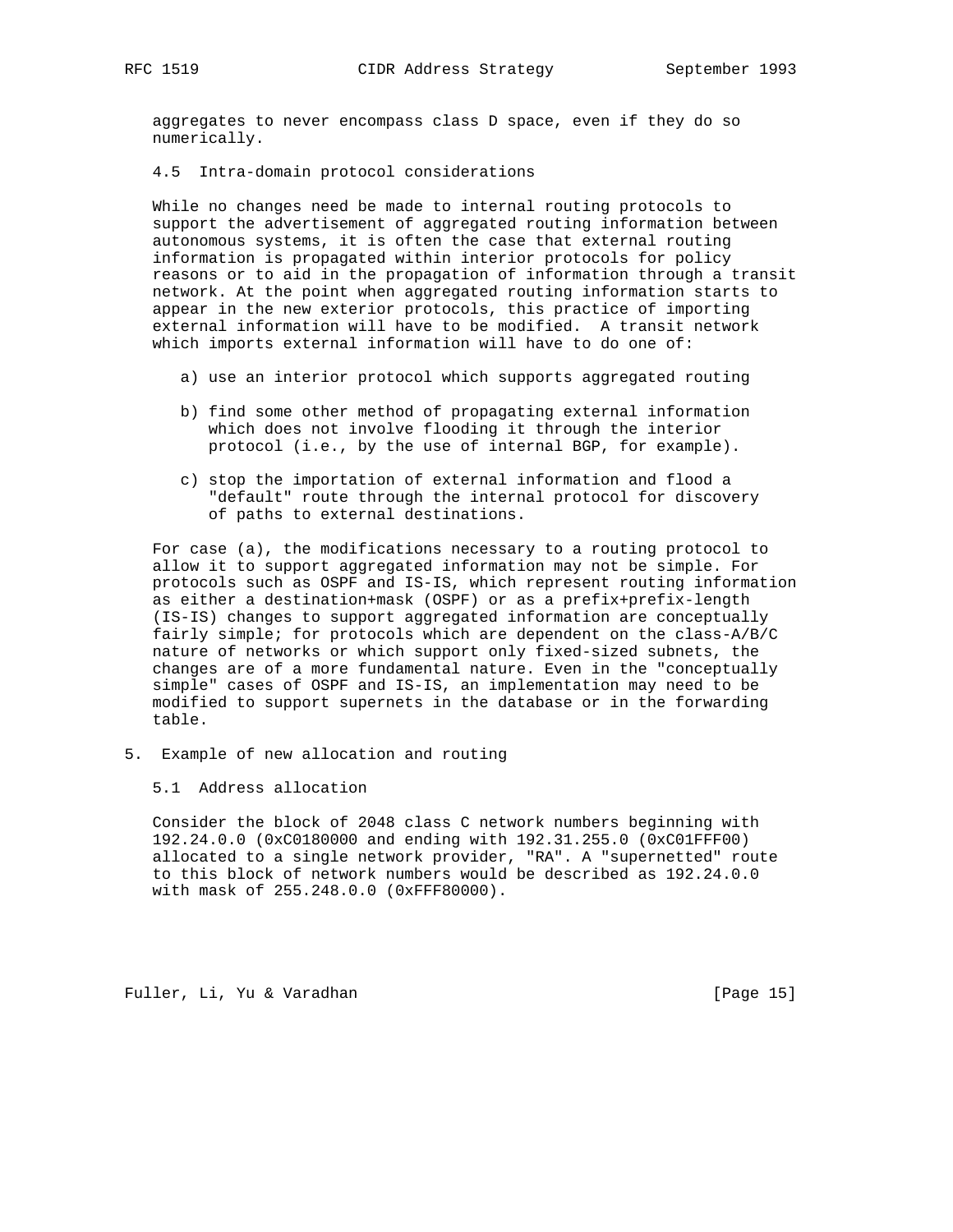Assume this service provider connects six clients in the following order (significant because it demonstrates how temporary "holes" may form in the service provider's address space):

 "C1" requiring fewer than 2048 addresses (8 class C networks) "C2" requiring fewer than 4096 addresses (16 class C networks) "C3" requiring fewer than 1024 addresses (4 class C networks) "C4" requiring fewer than 1024 addresses (4 class C networks) "C5" requiring fewer than 512 addresses (2 class C networks) "C6" requiring fewer than 512 addresses (2 class C networks)

 In all cases, the number of IP addresses "required" by each client is assumed to allow for significant growth. The service provider allocates its address space as follows:

- C1: allocate 192.24.0 through 192.24.7. This block of networks is described by the "supernet" route 192.24.0.0 and mask 255.255.248.0
- C2: allocate 192.24.16 through 192.24.31. This block is described by the route 192.24.16.0, mask 255.255.240.0
- C3: allocate 192.24.8 through 192.24.11. This block is described by the route 192.24.8.0, mask 255.255.252.0
- C4: allocate 192.24.12 through 192.24.15. This block is described by the route 192.24.12.0, mask 255.255.252.0
- C5: allocate 192.24.32 and 192.24.33. This block is described by the route 192.24.32.0, mask 255.255.254.0
- C6: allocate 192.24.34 and 192.24.35. This block is described by the route 192.24.34.0, mask 255.255.254.0

 Note that if the network provider uses an IGP which can support classless networks, he can (but doesn't have to) perform "supernetting" at the point where he connects to his clients and therefore only maintain six distinct routes for the 36 class C network numbers. If not, explicit routes to all 36 class C networks will have to be carried by the IGP.

 To make this example more realistic, assume that C4 and C5 are multi-homed through some other service provider, "RB". Further assume

Fuller, Li, Yu & Varadhan [Page 16]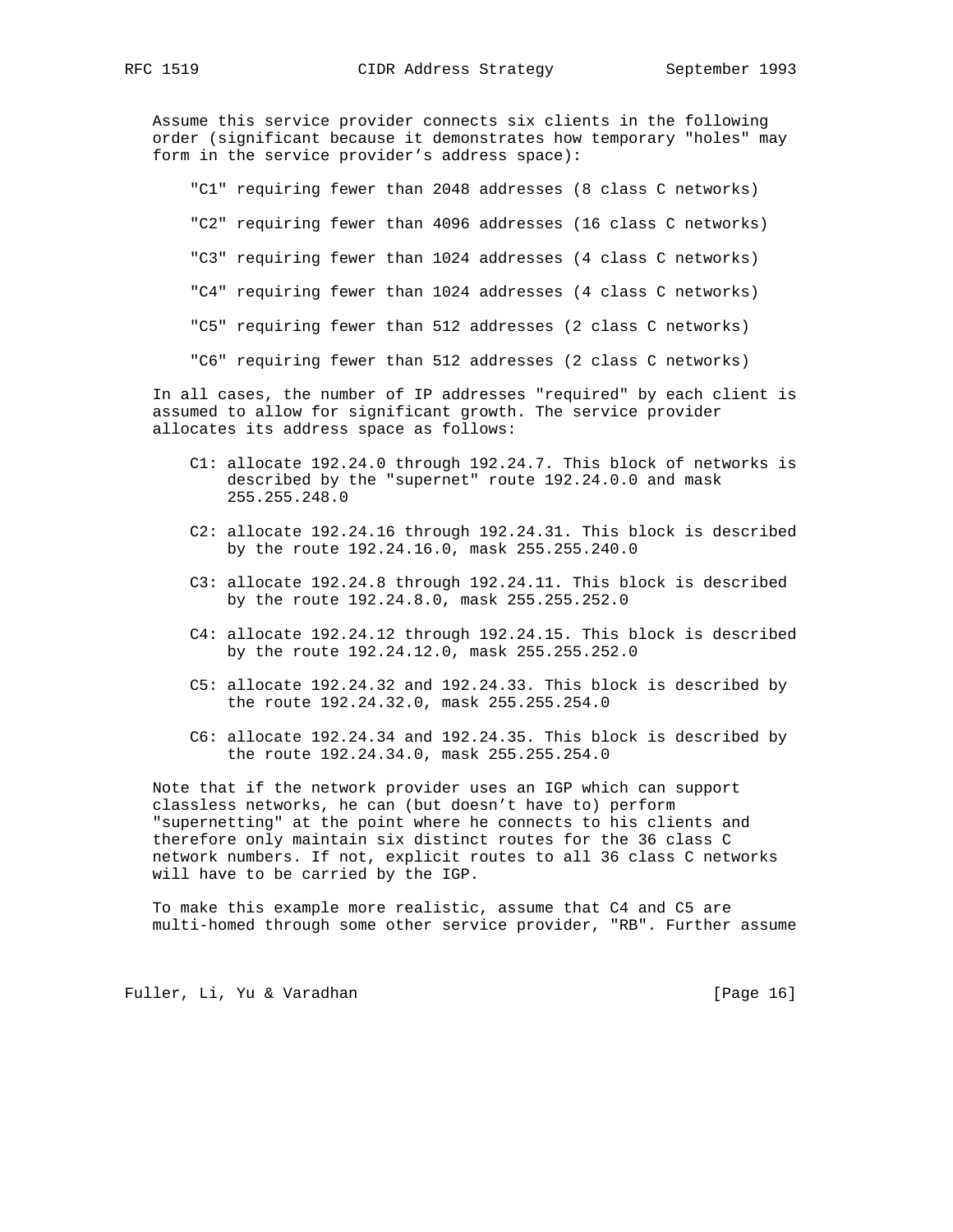the existence of a client "C7" which was originally connected to "RB" but has moved to "RA". For this reason, it has a block of network numbers which are allocated out "RB"'s block of (the next) 2048 class C network numbers:

 C7: allocate 192.32.0 through 192.32.15. This block is described by the route 192.32.0, mask 255.255.240.0

 For the multi-homed clients, we will assume that C4 is advertised as primary via "RA" and secondary via "RB"; C5 is primary via "RB" and secondary via "RA". To connect this mess together, we will assume that "RA" and "RB" are connected via some common "backbone" provider "BB".

Graphically, this simple topology looks something like this:



5.2 Routing advertisements

 To follow rule #1, RA will need to advertise the block of addresses that it was given and C7. Since C4 is multi-homed and primary through RA, it must also be advertised. C5 is multi-homed and primary through RB. It need not be advertised since longest match by BB will automatically select RB as primary and the advertisement of

Fuller, Li, Yu & Varadhan [Page 17]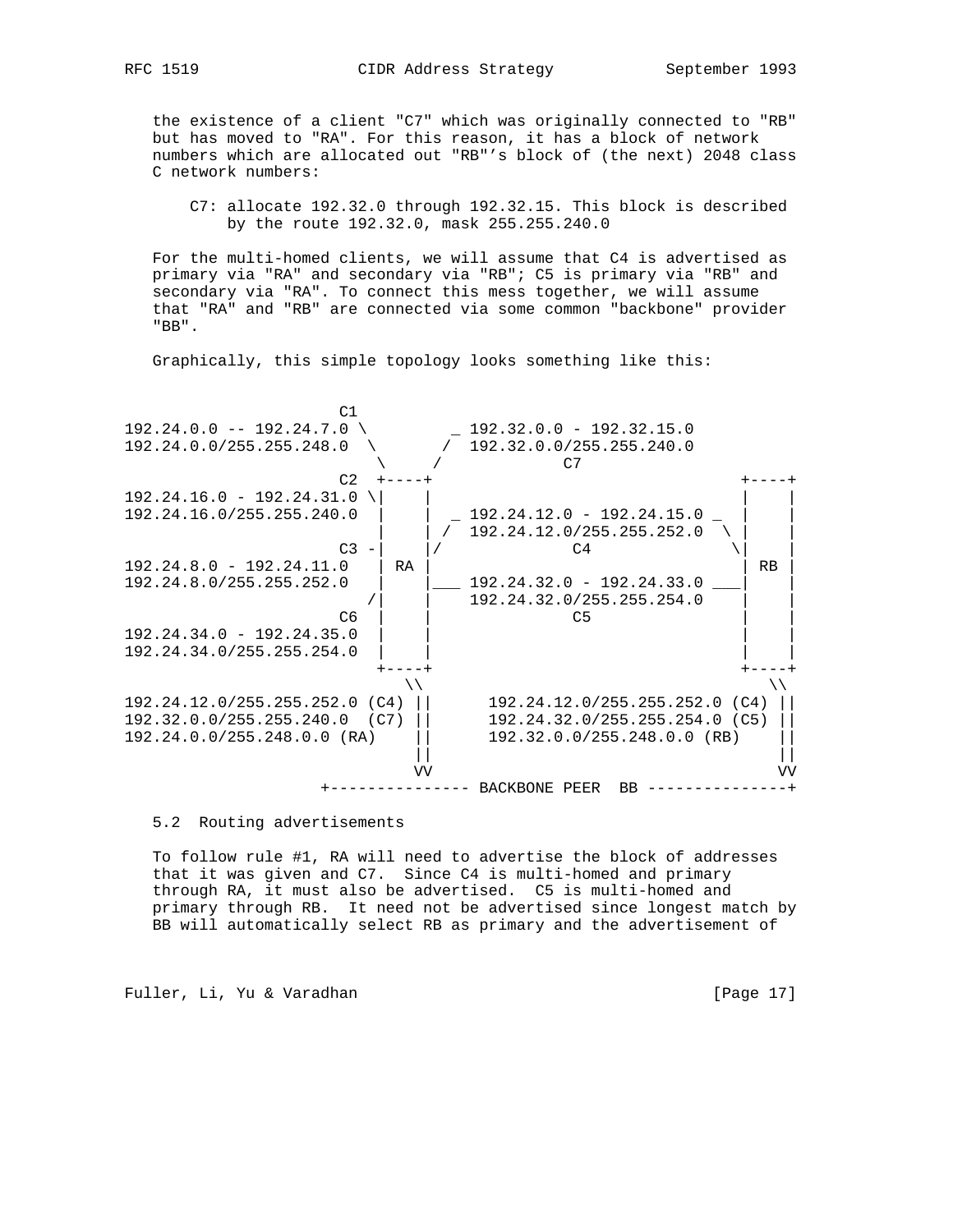RA's aggregate will be used as a secondary.

Advertisements from "RA" to "BB" will be:

| 192.24.12.0/255.255.252.0 primary | (advertises C4)              |  |  |
|-----------------------------------|------------------------------|--|--|
| 192.32.0.0/255.255.240.0 primary  | (advertises C7)              |  |  |
| 192.24.0.0/255.248.0.0 primary    | (advertises remainder of RA) |  |  |

 For RB, the advertisements must also include C4 and C5 as well as it's block of addresses. Further, RB may advertise that C7 is unreachable.

Advertisements from "RB" to "BB" will be:

| $192.24.12.0/255.255.252.0$ secondary (advertises C4) |                              |  |  |
|-------------------------------------------------------|------------------------------|--|--|
| 192.24.32.0/255.255.254.0 primary                     | (advertises C5)              |  |  |
| 192.32.0.0/255.248.0.0 primary                        | (advertises remainder of RB) |  |  |

 To illustrate the problem alluded to by the "note" in section 4.2, consider what happens if RA loses connectivity to C7 (the client which is allocated out of RB's space). In a stateful protocol, RA will announce to BB that 192.32.0.0/255.255.240.0 has become unreachable. Now, when BB flushes this information out of its routing table, any future traffic sent through it for this destination will be forwarded to RB (where it will be dropped according to Rule #2) by virtue of RB's less specific match 192.32.0.0/255.248.0.0. While this does not cause an operational problem (C7 is unreachable in any case), it does create some extra traffic across "BB" (and may also prove confusing to a network manager debugging the outage with "traceroute"). A mechanism to cache such unreachability information would help here, but is beyond the scope of this document (such a mechanism is also not implementable in the near-term).

## 6. Extending CIDR to class A addresses

 At some point, it is expected that this plan will eventually consume all of the remaining class C address space. As of this writing, the upper half of the class A address space has already been reserved for future expansion. This section describes how the CIDR plan can be used to utilize this portion of the class A space efficiently. It is expected that this contingency would only be used if no long term solution has become apparent by the time that the class C address space is consumed.

 Fundamentally, there are two differences between using a class A address and a block of class C's. First, the configuration of DNS becomes somewhat more complicated than it is without the aggregation of class A subnets. The second difference is that the routers within

Fuller, Li, Yu & Varadhan [Page 18]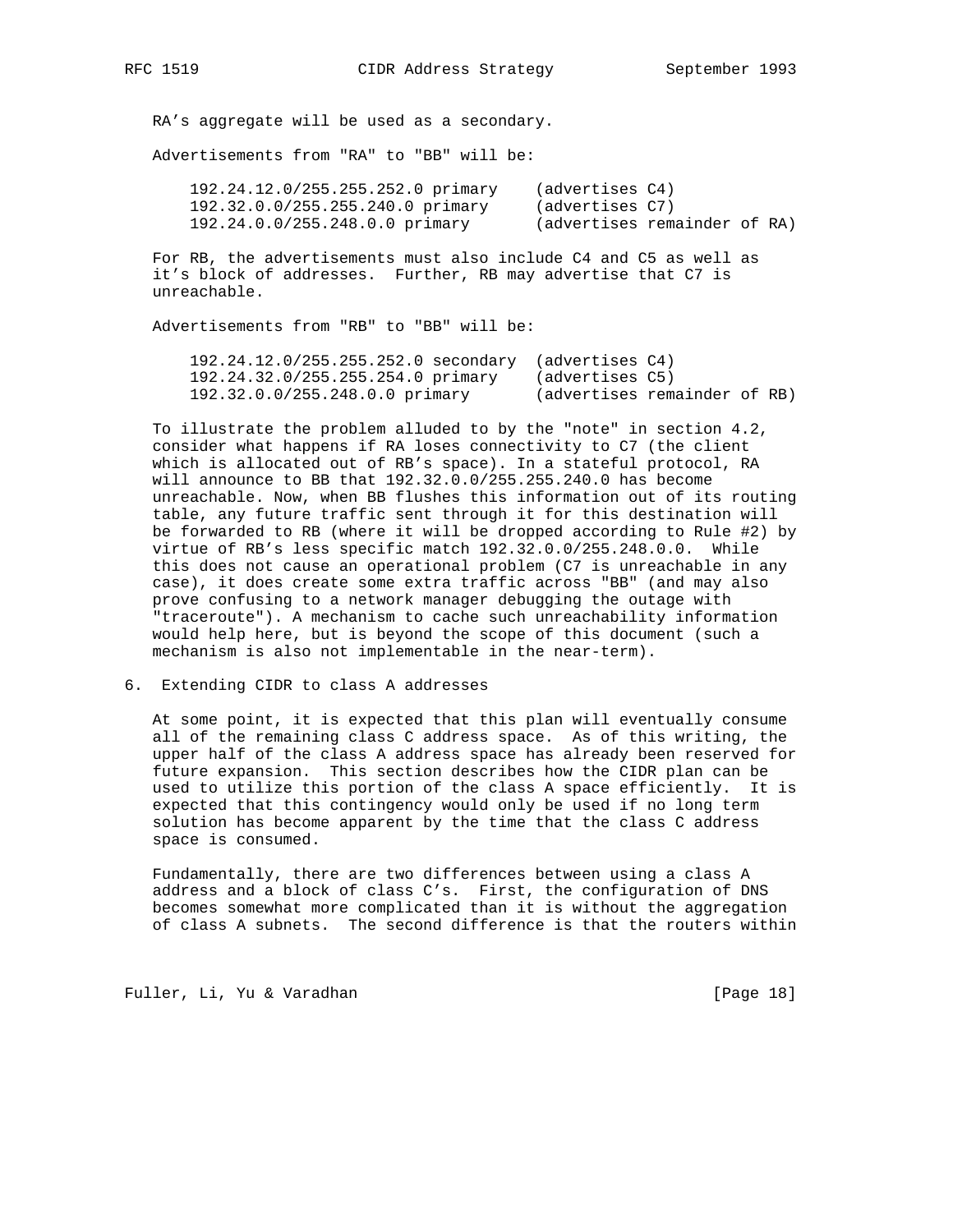the class A address would need to support and use a classless IGP.

 Maintenance of DNS with a subnetted class A is somewhat painful. As part of the mechanism for providing reverse address lookups, DNS maintains a "IN-ADDR.ARPA" reverse domain. This is configured by reversing the dotted decimal network number, appending "IN-ADDR.ARPA" and using this as a type of pseudo-domain. Individual hosts then end up pointing back to a host name. Thus, for example, 131.108.1.111 has a DNS record "111.1.108.131.IN-ADDR.ARPA." Since the pseudo domains can only be delegated on a byte boundary, this becomes painful if a stub domain receives a block of address space that does not fall on a byte boundary. The solution in this case is to enumerate all of the possible byte combinations involved. This is painful, but workable. This is discussed further below.

 Routing within a class A used for CIDR is also an interesting challenge. The usual case will be that a domain will be assigned a portion of the class A address space. The domain can either use an IGP which allows variable length subnets or it can pick a single subnet mask to be used throughout the domain. In the latter case, difficulties arise because other domains have been allocated other parts of the class A address space and may be using a different subnet mask. If the domain is itself a transit, it may also need to allocate some portion of its space to a client, which might also use a different subnet mask. The client would then need routing information about the remainder of the class A.

 If the client's IGP does not support variable length subnet masks, this could be done by advertising the remainder of the class A's address space in appropriately sized subnets. However, unless the client has a very large portion of the class A space, this is likely to result in a large number of subnets (for example, a mask of 255.255.255.0 would require a total of 65535 subnets, including those allocated to the client). For this reason, it may be preferable to simply use an IGP that supports variable length subnet masks within the client's domain.

 Similarly, if a transit has been assigned address space from a class A network number, it is likely that it was not assigned the entire class A, and that other transit domains will get address space from this class A. In this case, the transit would also have to inject routing information about the remainder of the class A into it's IGP. This is analogous to the situation above, with the same complications. For this reason, we recommend that the use of a class A for CIDR only be attempted if IGP's with variable length subnet mask support be used throughout the class A. Note that the IGP's need not support supernetting, as discussed above.

Fuller, Li, Yu & Varadhan [Page 19]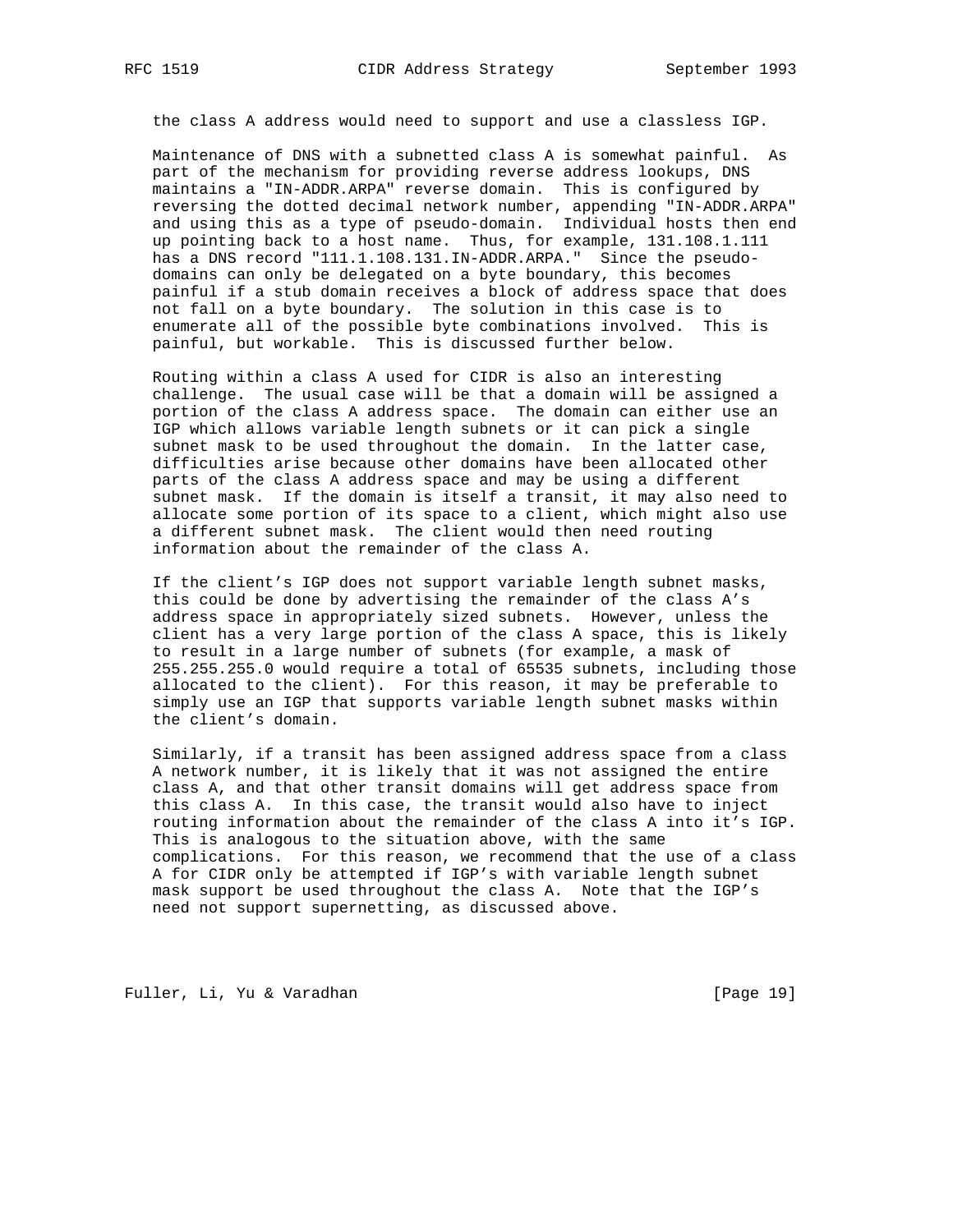Note that the technique here could also apply to class B addresses. However, the limited number of available class B addresses and their usage for multihomed networks suggests that this address space should only be reserved for those large single organizations that warrant this type of address. [2]

### 7. Domain Service considerations

 One aspect of Internet services which will be notably affected by a move to either "supernetted" class-C network numbers or subdivided class-A's will be the mechanism used for address-to-name translation: the IN-ADDR.ARPA zone of the domain system. Because this zone is delegated on octet boundaries only, any address allocation plan which uses bitmask-oriented addressing will cause some degree of difficulty for those which maintain parts of the IN-ADDR.ARPA zone.

7.1 Procedural changes for class-C "supernets"

 At the present time, parts of the IN-ADDR.ARPA zone are delegated only on network boundaries which happen to fall on octet boundaries. To aid in the use of blocks of class-C networks, it is recommended that this policy be relaxed and allow the delegation of arbitrary, octet-oriented pieces of the IN-ADDR.ARPA zone.

 As an example of this policy change, consider a hypothetical large network provider named "BigNet" which has been allocated the 1024 class-C networks 199.0.0 through 199.3.255. Under current policies, the root domain servers would need to have 1024 entries of the form:

| $0.0.199$ .IN-ADDR.ARPA.     | TN | NS | NS1.BIG.NET. |
|------------------------------|----|----|--------------|
| $1.0.199.$ IN-ADDR. ARPA. IN |    | NS | NS1.BIG.NET. |

....

255.3.199.IN-ADDR.ARPA. IN NS NS1.BIG.NET.

 By revising the policy as described above, this is reduced only four delegation records:

| $0.199$ . IN-ADDR. ARPA. | TN | NS  | NS1.BIG.NET. |
|--------------------------|----|-----|--------------|
| 1.199.IN-ADDR.ARPA.      | TN | NS  | NS1.BIG.NET. |
| 2.199.IN-ADDR.ARPA.      | TN | NS  | NS1.BIG.NET. |
| 3.199.IN-ADDR.ARPA.      | TN | NS. | NS1.BIG.NET. |

Fuller, Li, Yu & Varadhan [Page 20]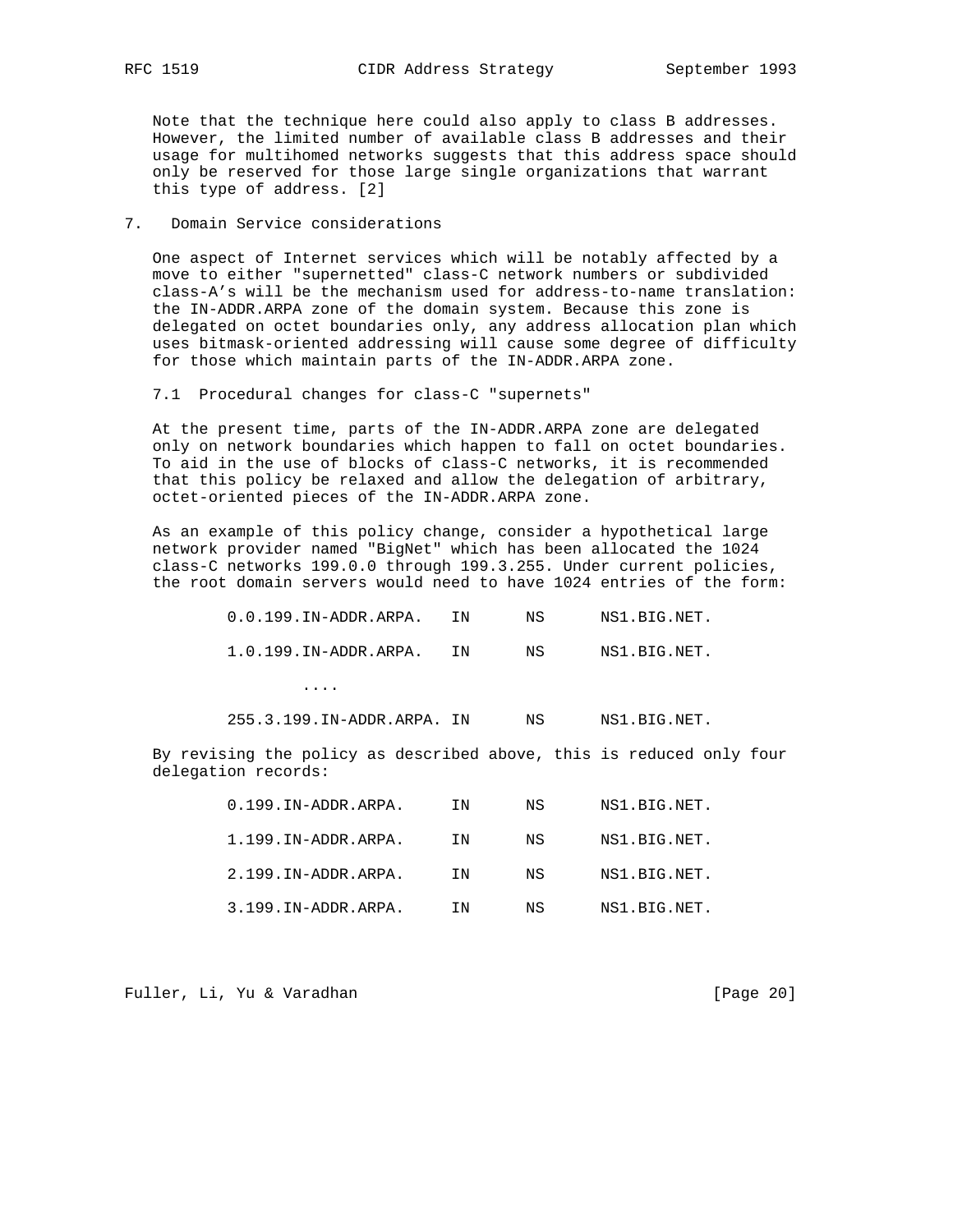The provider would then maintain further delegations of naming authority for each individual class-C network which it assigns, rather than having each registered separately. Note that due to the way the DNS is designed, it is still possible for the root nameservers to maintain the delegation information for individual networks for which the provider is unwilling or unable to do so. This should greatly reduce the load on the domain servers for the "top" levels of the IN-ADDR.ARPA domain. The example above illustrates only the records for a single nameserver. In the normal case, there are usually several nameservers for each domain, thus the size of the examples will double or triple in the common cases.

7.2 Procedural changes for class-A subnetting

 Should it be the case the class-A network numbers are subdivided into blocks allocated to transit network providers, it will be similarly necessary to relax the restriction on how IN-ADDR.ARPA naming works for them. As an example, take a provider is allocated the 19-bit portion of address space which matches 10.8.0.0 with mask 255.248.0.0. This represents all addresses which begin with the prefixes 10.8, 10.9, 10.10, 10.11, 10.12, 10.13, 10.14, an 10.15 and requires the following IN-ADDR.ARPA delegations:

| 8.10.IN-ADDR.ARPA.  | ΙN | ΝS | NS1.MOBY.NET. |
|---------------------|----|----|---------------|
| 9.10.IN-ADDR.ARPA.  | ΙN | ΝS | NS1.MOBY.NET. |
| .                   |    |    |               |
| 15.10.IN-ADDR.ARPA. | ΙN | ΝS | NS1.MOBY.NET. |

 To further illustrate how IN-ADDR.ARPA sub-delegation will work, consider a company named "FOO" connected to this provider which has been allocated the 14-bit piece of address space which matches 10.10.64.0 with mask 255.255.192.0. This represents all addresses in the range 10.10.64.0 through 10.10.127.255 and will require that the provider implement the following IN-ADDR.ARPA delegations:

| $64.10.10$ . IN-ADDR. ARPA. IN | NS   | NS1.FOO.COM. |
|--------------------------------|------|--------------|
| 65.10.10.IN-ADDR.ARPA. IN      | NS N | NS1.FOO.COM. |

127.10.10.IN-ADDR.ARPA. IN NS NS1.FOO.COM.

 with the servers for "FOO.COM" containing the individual PTR records for all of the addresses on each of these subnets.

Fuller, Li, Yu & Varadhan [Page 21]

....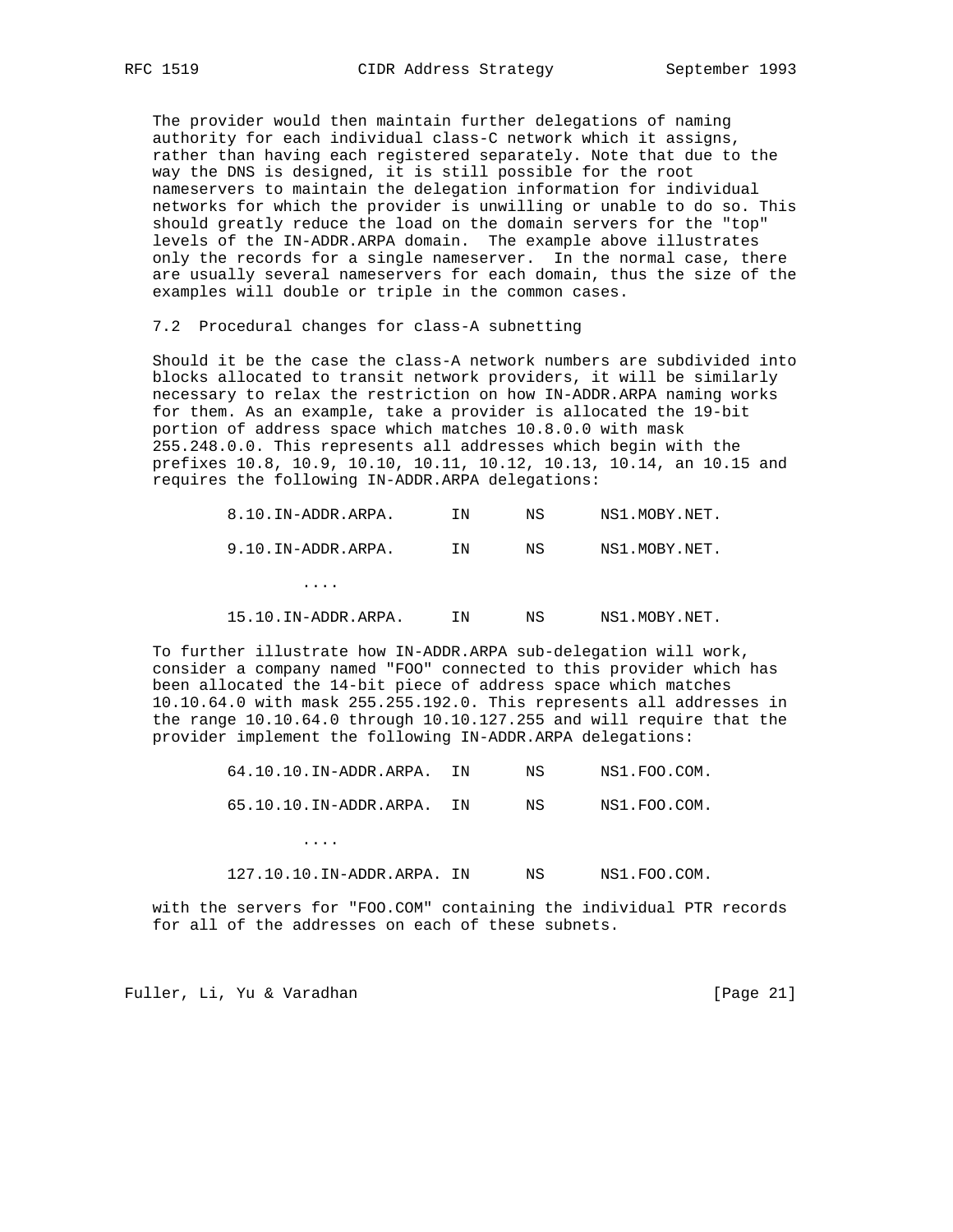# 8. Transitioning to a long term solution

 This solution does not change the Internet routing and addressing architectures. Hence, transitioning to a more long term solution is not affected by the deployment of this plan.

#### 9. Conclusions

 We are all aware of the growth in routing complexity, and the rapid increase in allocation of network numbers. Given the rate at which this growth is being observed, we expect to run out in a few short years.

 If the inter-domain routing protocol supports carrying network routes with associated masks, all of the major concerns demonstrated in this paper would be eliminated.

 One of the influential factors which permits maximal exploitation of the advantages of this plan is the number of people who agree to use it.

 If service providers start charging networks for advertising network numbers, this would be a very great incentive to share the address space, and hence the associated costs of advertising routes to service providers.

# 10. Recommendations

 The NIC should begin to hand out large blocks of class C addresses to network service providers. Each block must fall on bit boundaries and should be large enough to serve the provider for two years. Further, the NIC should distribute very large blocks to continental and national network service organizations to allow additional levels of aggregation to take place at the major backbone networks. In addition, the NIC should modify its procedures for the IN-ADDR.ARPA domain to permit delegation along arbitrary octet boundaries.

 Service providers will further allocate power-of-two blocks of class C addresses from their address space to their subscribers.

 All organizations, including those which are multi-homed, should obtain address space from their provider (or one of their providers, in the case of the multi-homed). These blocks should also fall on bit boundaries to permit easy route aggregation.

 To allow effective use of this new addressing plan to reduce propagated routing information, appropriate IETF WGs will specify the modifications needed to Inter-Domain routing protocols.

Fuller, Li, Yu & Varadhan [Page 22]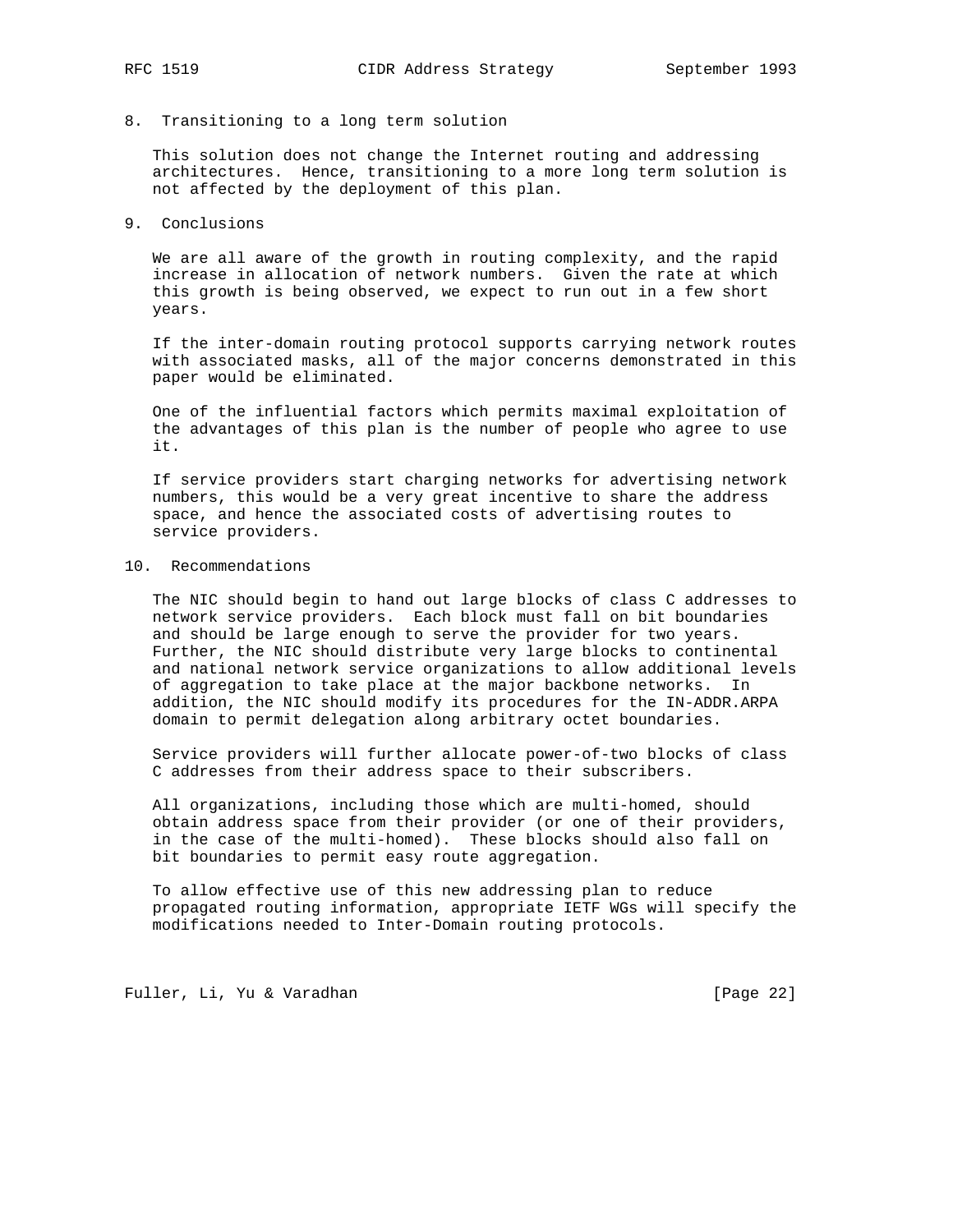Implementation and deployment of these modifications should occur as quickly as possible.

- 11 References
	- [1] Moy, J, "The OSPF Specification Version 2", RFC 1247, Proteon, Inc., January 1991.
	- [2] Rekhter, Y., and T. Li, "An Architecture for IP Address Allocation with CIDR", RFC 1518, T.J. Watson Research Center, IBM Corp., cisco Systems, September 1993.
- 12. Security Considerations

Security issues are not discussed in this memo.

Fuller, Li, Yu & Varadhan [Page 23]